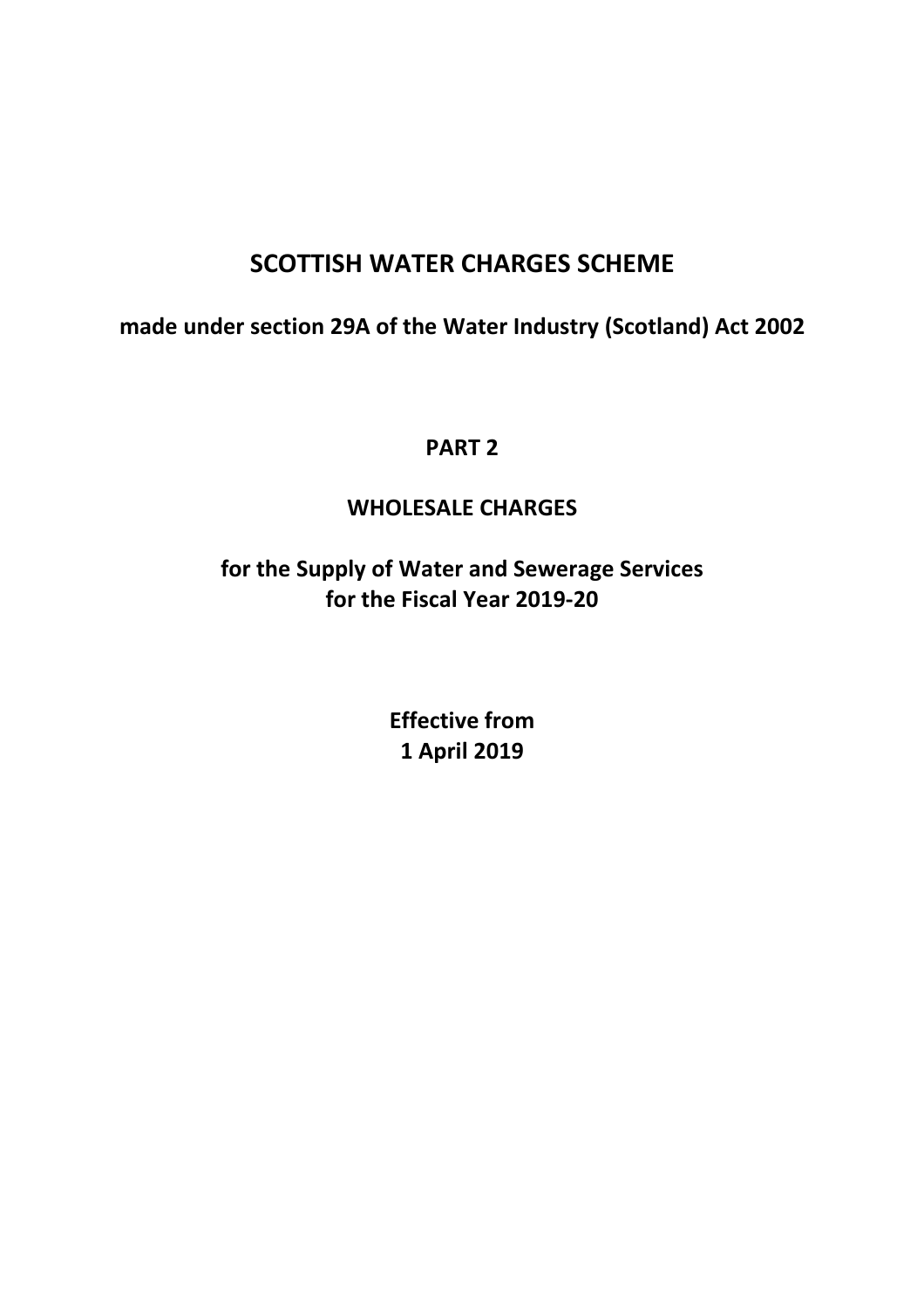## Scottish Water's Wholesale Charges

#### 1.1 Introduction

This is Part 2 of the Charges Scheme for 2019-20 that Scottish Water is required to make under Section 29A of the 2002 Act. This Charges Scheme has been approved by the Water Industry Commission for Scotland as required by Section 29A of the 2002 Act.

This Charges Scheme applies for the financial year 2019-20 to all Water, Sewerage and Trade Effluent services provided to Licensed Providers at Supply Points registered under the Market Code.

#### Part 1 of the Charges Scheme contains the methodology which sets out the detail of how these charges will be applied. This Part 2 must therefore be read in conjunction with Part 1.

To the extent that this Part 2 of the Charges Scheme is inconsistent with any agreement binding upon Scottish Water, the charges specified in the agreement will prevail subject to any specific allocation of any wholesale/retail element of those charges in terms of Part 1 or Part 2 of this Charges Scheme.

Definitions for terms within this Part 2 are included in Appendix 1 of Part 1. The numbering used for each charges section in this Part 2, mirrors that used in Part 1.

A water re-sale statement, required under Section 30 of the 2002 Act, is set out in Appendix 4 of Part 1. This details the maximum charges for services provided with help of Scottish Water and explains how Licensed Providers' customers should approach water re-sale with their end-user.

Appendix A shows the primary charges that will apply in 2020-21.

#### 1.2 Contact Information

#### 1.2.1 By letter to Scottish Water's Registered Office:

Scottish Water Wholesale Services Castle House 6 Castle Drive Carnegie Campus Dunfermline KY11 8GG

#### 1.2.2 By e-mail and on-line:

wholesaleservicedesk@scottishwater.co.uk

www.scottishwater.co.uk/wholesale

#### 1.3 References

The numerical references accompanying the charges below refer to the relevant paragraphs in Part 1 of this Charges Scheme.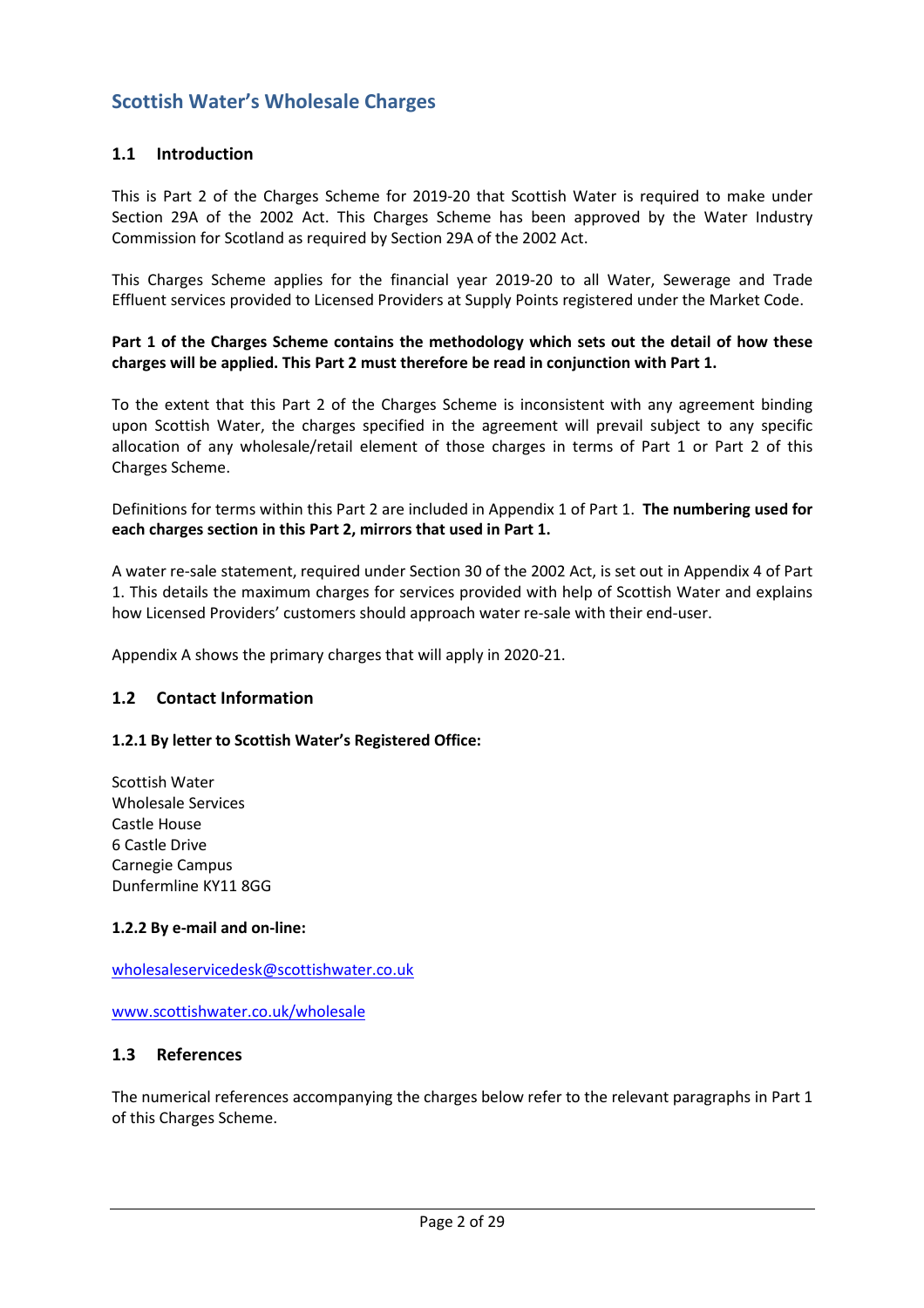## Primary Charges for Water

#### 3.1.1 The Water Meter Based Annual Charge and Capacity Volume Threshold

#### 3.1.1 (a) Metered and Non-Transitioning Unmeasured SPIDs

The charges below apply to metered premises and to unmeasured premises that are not affected by transitioning arrangements.

| <b>Water Tariff</b><br><b>Meter Size</b> | <b>Meter Based Annual</b><br>charge - Potable<br>(£/meter) | <b>Meter Based Annual Charge</b><br>- Non-Potable (£/meter) | Capacity<br>Volume<br>Threshold $(m^3)$ |
|------------------------------------------|------------------------------------------------------------|-------------------------------------------------------------|-----------------------------------------|
| 0 <sub>mm</sub>                          | 0                                                          | 0                                                           | O                                       |
| 20 mm                                    | 68                                                         | 57                                                          | 100                                     |
| <b>25 mm</b>                             | 136                                                        | 111                                                         | 500                                     |
| 40 mm                                    | 537                                                        | 438                                                         | 1,000                                   |
| 50 mm                                    | 969                                                        | 788                                                         | 2,500                                   |
| 80 mm                                    | 1,885                                                      | 1,535                                                       | 7,500                                   |
| 100 mm                                   | 2,043                                                      | 1,665                                                       | 25,000                                  |
| 150 mm                                   | 4,303                                                      | 3,503                                                       | 75,000                                  |
| 200 mm                                   | 32,276                                                     | 26,274                                                      | 100,000                                 |
| 250 mm                                   | 86,070                                                     | 70,061                                                      | 150,000                                 |
| 300 mm                                   | 106,512                                                    | 86,701                                                      | 300,000                                 |

#### 3.1.1 (b) Transitioning Unmeasured SPIDs

The charges below apply to unmeasured premises that are affected by transitioning arrangements and used to calculate charges in the transitioning years as explained in Part 1 Section 2.1.6 of the Charges Scheme. The charges listed under Historic RV are the charges that applied in 2017-18 (prephasing). The charges listed under LIVE RV are the charges that will apply in 2020-21 (post-phasing).

| <b>Water Tariff</b><br><b>Meter Size</b> | <b>Meter Based Annual charge for</b><br>Assessed meter size based on<br>(£/meter) | Capacity<br>Volume<br><b>Threshold</b> |                   |
|------------------------------------------|-----------------------------------------------------------------------------------|----------------------------------------|-------------------|
|                                          | <b>Historic RV</b>                                                                | <b>LIVE RV</b>                         | (m <sup>3</sup> ) |
| 0 <sub>mm</sub>                          | 0                                                                                 | 0                                      | 0                 |
| 20mm                                     | 66                                                                                | 69                                     | 100               |
| 25mm                                     | 130                                                                               | 139                                    | 500               |
| 40 <sub>mm</sub>                         | 516                                                                               | 548                                    | 1,000             |
| <b>50mm</b>                              | 931                                                                               | 988                                    | 2,500             |
| 80 <sub>mm</sub>                         | 1,812                                                                             | 1,923                                  | 7,500             |
| <b>100mm</b>                             | 1,964                                                                             | 2,084                                  | 25,000            |
| 150mm                                    | 4,136                                                                             | 4,389                                  | 75,000            |
| 200mm                                    | 31,023                                                                            | 32,922                                 | 100,000           |
| 250mm                                    | 82,727                                                                            | 87,791                                 | 150,000           |
| 300mm                                    | 102,376                                                                           | 108,642                                | 300,000           |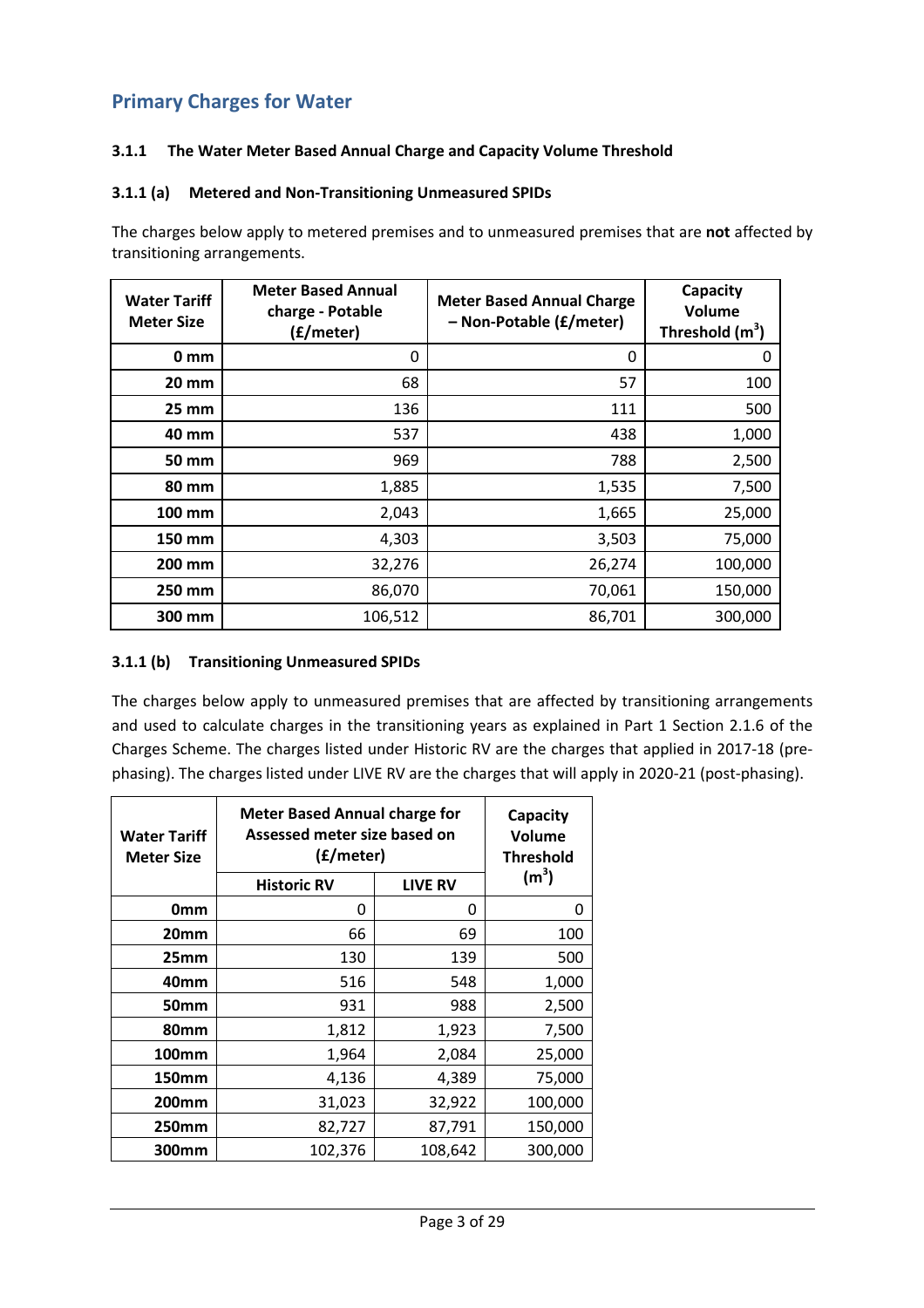#### 3.1.4 The Water Volumetric Charge

#### 3.1.4 (a) Metered and Non Transitioning Unmeasured SPIDs

The charges below apply to metered premises and to unmeasured premises that are not affected by transitioning arrangements.

| <b>Standard Volume Charges</b>                                               | <b>Potable</b><br>$p/m^3$ | <b>Non-Potable</b><br>$p/m^3$ |
|------------------------------------------------------------------------------|---------------------------|-------------------------------|
| <b>Allocated Tranche</b>                                                     | 0.00                      | 0.00                          |
| Greater than the Allocated Tranche up to and including 250,000m <sup>3</sup> | 71.93                     | 42.98                         |
| Greater than $250,000m^3$ up to and including 1,000,000 $m^3$                | 60.78                     | 33.43                         |
| Greater than 1,000,000m <sup>3</sup>                                         | 37.30                     | 15.96                         |

| <b>Capacity Volume Charges</b>                                                      |       | Non-Potable<br>$p/m^3$ |
|-------------------------------------------------------------------------------------|-------|------------------------|
| Capacity Volume Charge                                                              |       |                        |
| (applied to the Capacity Volume and is additional to the Standard<br>Volume Charge) | 52.92 | 43.07                  |

#### 3.1.4 (b) Transitioning Unmeasured SPIDs

The charges below apply to unmeasured premises that are affected by transitioning arrangements and used to calculate charges in the transitioning years as explained in Part 1 Section 2.1.6 of the Charges Scheme. The charges listed under Historic RV are the charges that applied in 2017-18 (prephasing). The charges listed under LIVE RV are the charges that will apply in 2020-21 (post-phasing).

| <b>Standard Volume Charges</b>                                                                                | <b>Historic RV</b><br>$p/m^3$ | <b>LIVE RV</b><br>$p/m^3$ |
|---------------------------------------------------------------------------------------------------------------|-------------------------------|---------------------------|
| <b>Allocated Tranche</b>                                                                                      | 0.00                          | 0.00                      |
| Greater than the Allocated Tranche up to and including 250,000 $m3$                                           | 69.14                         | 73.37                     |
| Greater than 250,000 $m3$ up to and including 1,000,000 $m3$                                                  | 58.42                         | 62.00                     |
| Greater than 1,000,000m <sup>3</sup>                                                                          | 35.85                         | 38.05                     |
| <b>Capacity Volume Charges</b>                                                                                | <b>Historic RV</b><br>$p/m^3$ | <b>LIVE RV</b><br>$p/m^3$ |
| Capacity Volume Charge<br>(applied to the Capacity Volume and is additional to the Standard<br>Volume Charge) | 50.86                         | 53.98                     |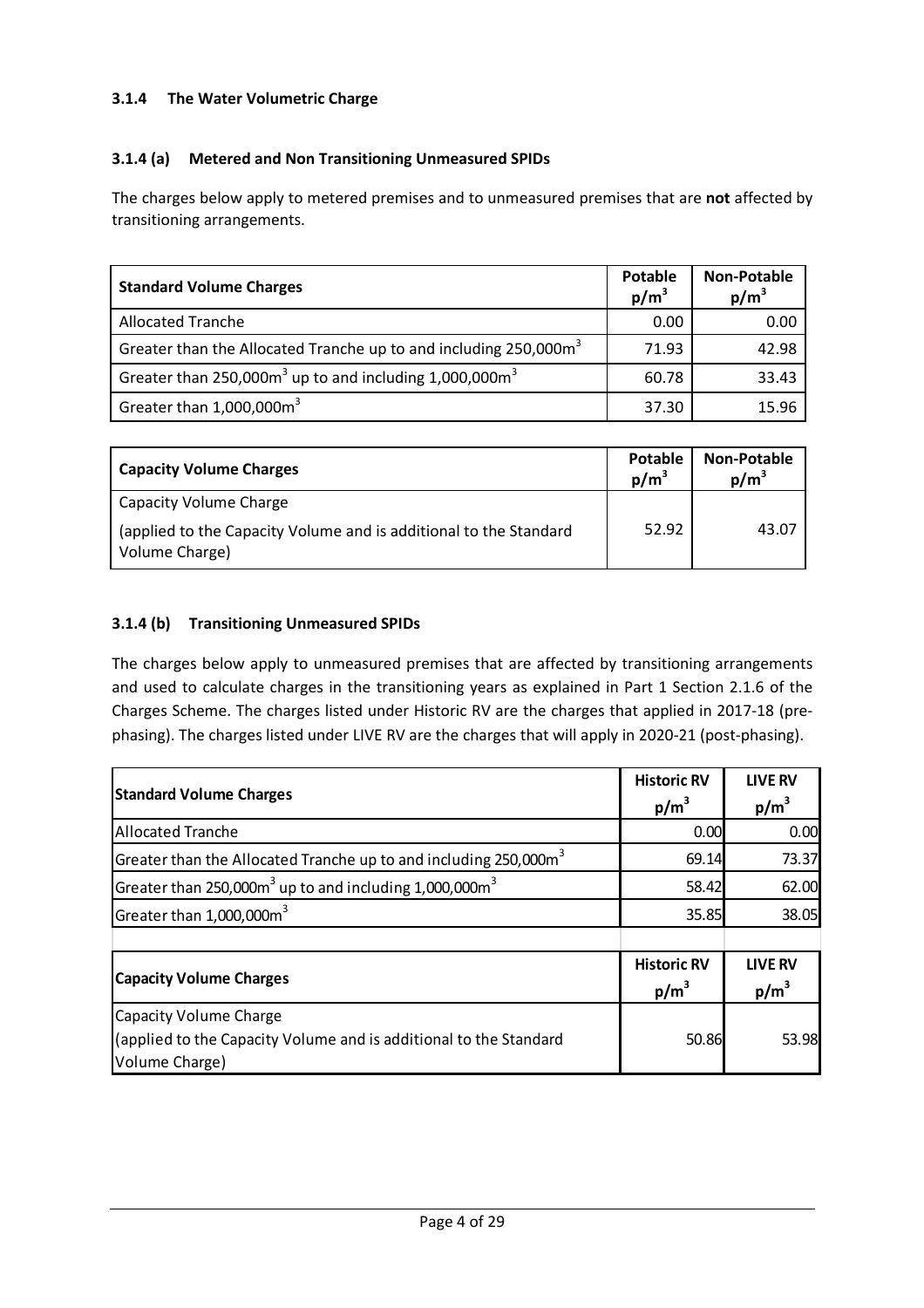## 3.2 Field Troughs and Drinking Bowls

The following charges apply:

| Type of Supply Points                         | f / annum |
|-----------------------------------------------|-----------|
| l Farm                                        | £126.40   |
| <b>Crofts &amp; Registered Small Holdings</b> | £82.37    |

## 3.3 Outside Taps

The following charges apply:

| Type of Supply Points                         | f / annum |
|-----------------------------------------------|-----------|
| Farm & Other Supply Points                    | £126.40   |
| <b>Crofts &amp; Registered Small Holdings</b> | £82.37    |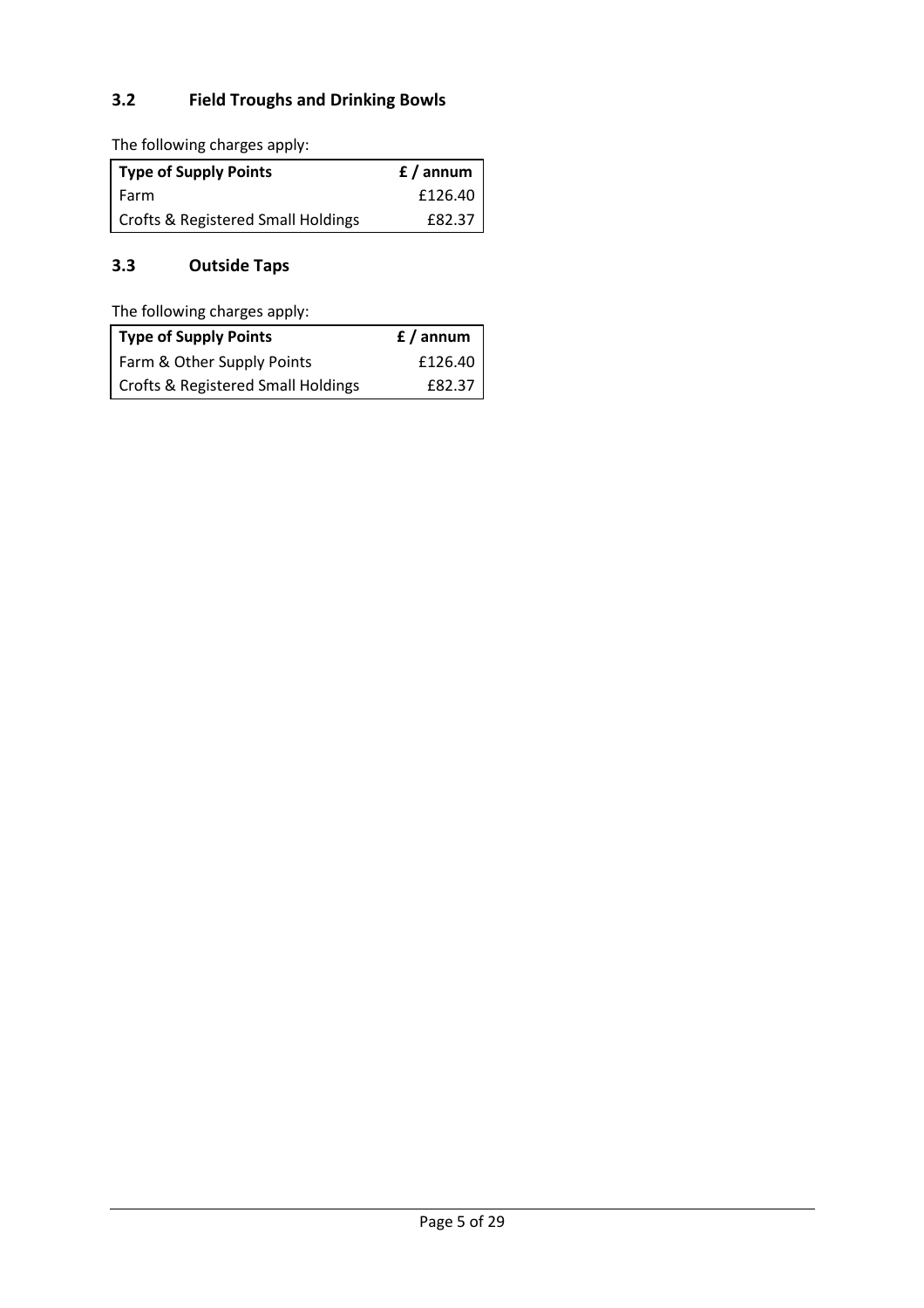## Primary Charges for Sewerage

#### 4.1.3 The Foul Sewerage Meter Based Annual Charge and Premium Capacity Volume

#### 4.1.3 (a) Metered and Non Transitioning Unmeasured SPIDs

The charges below apply to metered premises and to unmeasured premises that are not affected by transitioning arrangements.

| <b>Foul Sewerage Tariff Meter</b><br><b>Size</b> | <b>Meter Based Annual charge</b><br>(£/meter) | Premium<br><b>Capacity Volume</b><br>$(m3)^{[1]}$ |
|--------------------------------------------------|-----------------------------------------------|---------------------------------------------------|
| 0 <sub>mm</sub>                                  | 0                                             | 0                                                 |
| $20 \, \text{mm}$                                | 49                                            | 50                                                |
| <b>25 mm</b>                                     | 102                                           | 250                                               |
| 40 mm                                            | 404                                           | 500                                               |
| 50 mm                                            | 605                                           | 1,500                                             |
| <b>80 mm</b>                                     | 1,639                                         | 3,000                                             |
| 100 mm                                           | 2,912                                         | 10,000                                            |
| 150 mm                                           | 9,326                                         | 20,000                                            |

#### 4.1.3 (b) Transitioning Unmeasured SPIDs

The charges below apply to unmeasured premises that are affected by transitioning arrangements and used to calculate charges in the transitioning years as explained in Part 1 Section 2.1.6 of the Charges Scheme. The charges listed under Historic RV are the charges that applied in 2017-18 (prephasing). The charges listed under LIVE RV are the charges that will apply in 2020-21 (post-phasing).

| <b>Foul Sewerage Tariff Meter</b> | Meter Based Annual charge for Assessed meter<br>size based on (£/meter) |                | Premium<br>Capacity |
|-----------------------------------|-------------------------------------------------------------------------|----------------|---------------------|
| <b>Size</b>                       | <b>Historic RV</b>                                                      | <b>LIVE RV</b> | Volume<br>(m3)      |
| 0 <sub>mm</sub>                   |                                                                         |                | 0                   |
| $20$ mm                           | 47                                                                      | 50             | 50                  |
| <b>25 mm</b>                      | 100                                                                     | 103            | 250                 |
| 40 mm                             | 389                                                                     | 412            | 500                 |
| 50 mm                             | 581                                                                     | 617            | 1,500               |
| <b>80 mm</b>                      | 1,575                                                                   | 1,672          | 3,000               |
| 100 mm                            | 2,799                                                                   | 2,970          | 10,000              |
| 150 mm                            | 8,964                                                                   | 9,513          | 20,000              |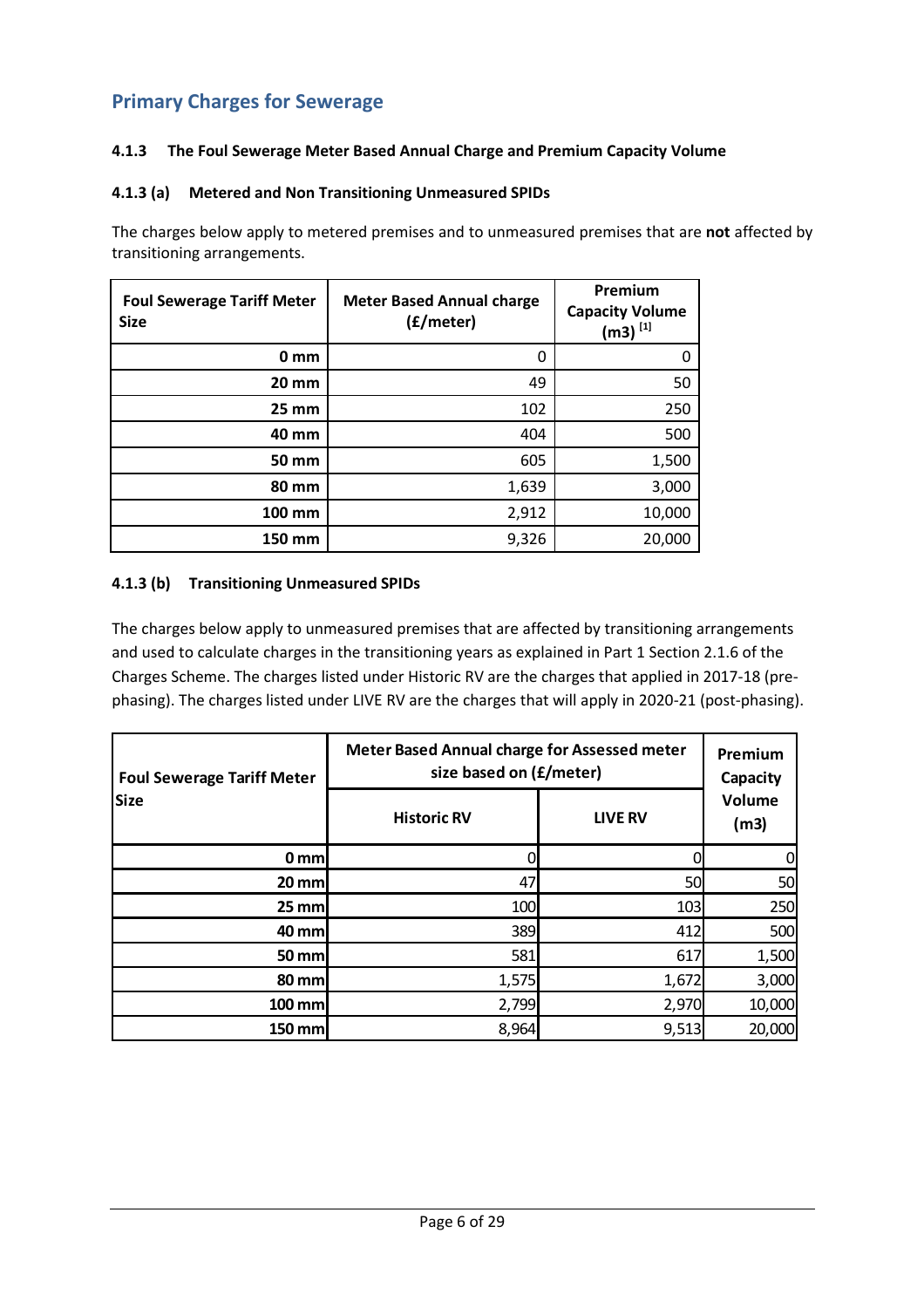### 4.1.4 The Foul Sewerage Volumetric Charge (all rates in p/m3)

#### 4.1.4 (a) Metered and Non Transitioning Unmeasured SPIDs

The charges below apply to metered premises and to unmeasured premises that are not affected by transitioning arrangements.

| <b>Standard Volume Charges</b> | p/m3  |
|--------------------------------|-------|
| <b>Allocated Tranche</b>       |       |
| <b>Standard Volume Charge</b>  | 82.39 |
| <b>Capacity Volume Charge</b>  | 68.75 |

#### 4.1.4 (b) Transitioning Unmeasured SPIDs

The charges below apply to unmeasured premises that are affected by transitioning arrangements and used to calculate charges in the transitioning years as explained in Part 1 Section 2.1.6 of the Charges Scheme. The charges listed under Historic RV are the charges that applied in 2017-18 (prephasing). The charges listed under LIVE RV are the charges that will apply in 2020-21 (post-phasing).

| <b>Standard Volume Charges</b> | Historic RV   LIVE RV<br>$p/m^3$ | p/m   |
|--------------------------------|----------------------------------|-------|
| <b>Allocated Tranche</b>       | 0.00                             | 0.00  |
| <b>Standard Volume Charges</b> | 79.19                            | 84.04 |
| <b>Capacity Volume</b>         | 66.08                            | 70.13 |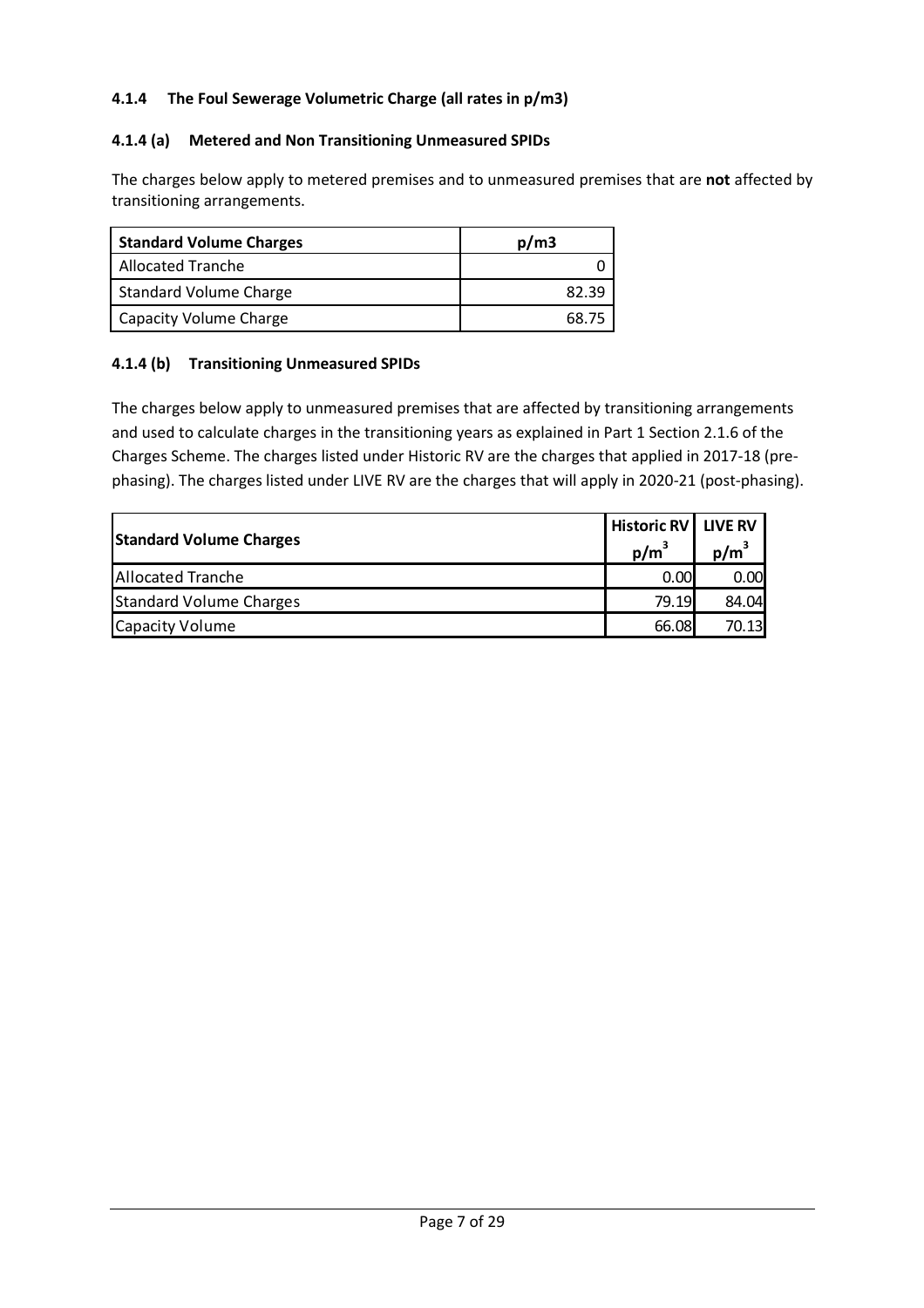#### 4.1.5 Property Drainage Charges

#### 4.1.5 (a) Non Transitioning SPIDs

The charges below apply to premises that are not affected by transitioning arrangements. The Rateable Value related charge is applied to the LIVE RV and therefore is lower than corresponding charge in previous years.

|                                               | <b>Units</b>                | Rate   |
|-----------------------------------------------|-----------------------------|--------|
| <b>Property Drainage Charges</b>              | p / £ Rateable Value / year | 1.7982 |
| based<br>Property<br>Area<br>Drainage Charges | $p$ per $m2$                | 33.748 |

#### 4.1.5 (b) Transitioning SPIDs

The charges below apply to premises that are affected by transitioning arrangements and used to calculate charges in the transitioning years as explained in Part 1 Section 2.1.6 of the Charges Scheme. The charges listed under Historic RV are the charges that applied in 2017-18 (pre-phasing). The charges listed under LIVE RV are the charges that will apply in 2020-21 (post-phasing).

Area based property drainage charges are not affected by transitioning arrangements as charges are not RV-related.

|                                  | Units                       | <b>Historic RV</b><br>Rate | <b>LIVE RV</b><br>Rate |
|----------------------------------|-----------------------------|----------------------------|------------------------|
| <b>Property Drainage Charges</b> | J / £ Rateable Value / year | 2.2337                     | 1.8342                 |

#### 4.1.6 Roads Drainage Charges

#### 4.1.6 (a) Non Transitioning SPIDs

The charges below apply to premises that are not affected by transitioning arrangements. The Rateable Value related charge is applied to the LIVE RV and therefore is lower than corresponding charge in previous years.

|                        | Units                       | Rate   |
|------------------------|-----------------------------|--------|
| Roads Drainage Charges | p / £ Rateable Value / year | 1.1483 |

#### 4.1.6 (b) Transitioning SPIDs

The charges below apply to premises that are affected by transitioning arrangements and used to calculate charges in the transitioning years as explained in Part 1 Section 2.1.6 of the Charges Scheme. The charges listed under Historic RV are the charges that applied in 2017-18 (pre-phasing). The charges listed under LIVE RV are the charges that will apply in 2020-21 (post-phasing).

|                        | Units                     | <b>Historic RV</b><br>Rate | <b>LIVE RV</b><br>Rate |
|------------------------|---------------------------|----------------------------|------------------------|
| Roads Drainage Charges | / £ Rateable Value / year | 1.4343                     | 1.1713                 |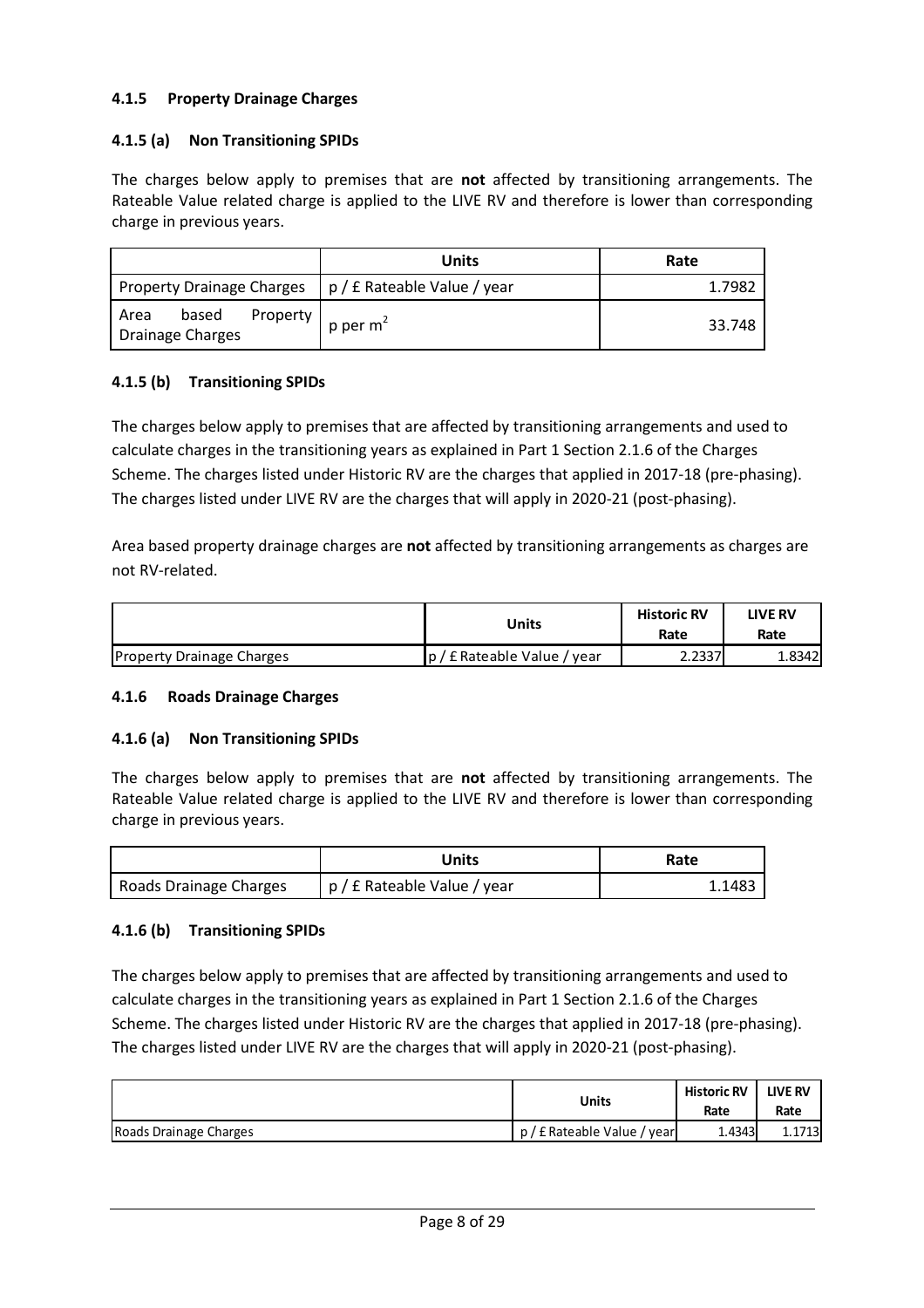# Trade Effluent Charges

#### 4.2.2 The Availability Charge

| .                   |              |         |
|---------------------|--------------|---------|
| <b>AVAILABILITY</b> |              |         |
| Ra                  | $p/m^3$ /day | 9.9259  |
| Va                  | $p/m^3$ /day | 6.6082  |
| Ba                  | p/kg/day     | 25.2190 |
| Sa                  | p/kg/day     | 21.6159 |

#### 4.2.3 The Operating Charge

| <b>OPERATIONAL</b> |                          |         |
|--------------------|--------------------------|---------|
| Ro                 | $p/m3$ standard strength | 16.0007 |
| V٥                 | $p/m3$ standard strength | 10.6714 |
| Bo                 | $p/m3$ standard strength | 14.2619 |
| S٥                 | $p/m3$ standard strength | 8.7210  |

| <b>Standard Strengths</b> |            |      |
|---------------------------|------------|------|
| Os                        | mg / litre | 350  |
| Ss                        | mg / litre | 250  |
|                           |            |      |
| <b>Minimum Charge</b>     |            | £189 |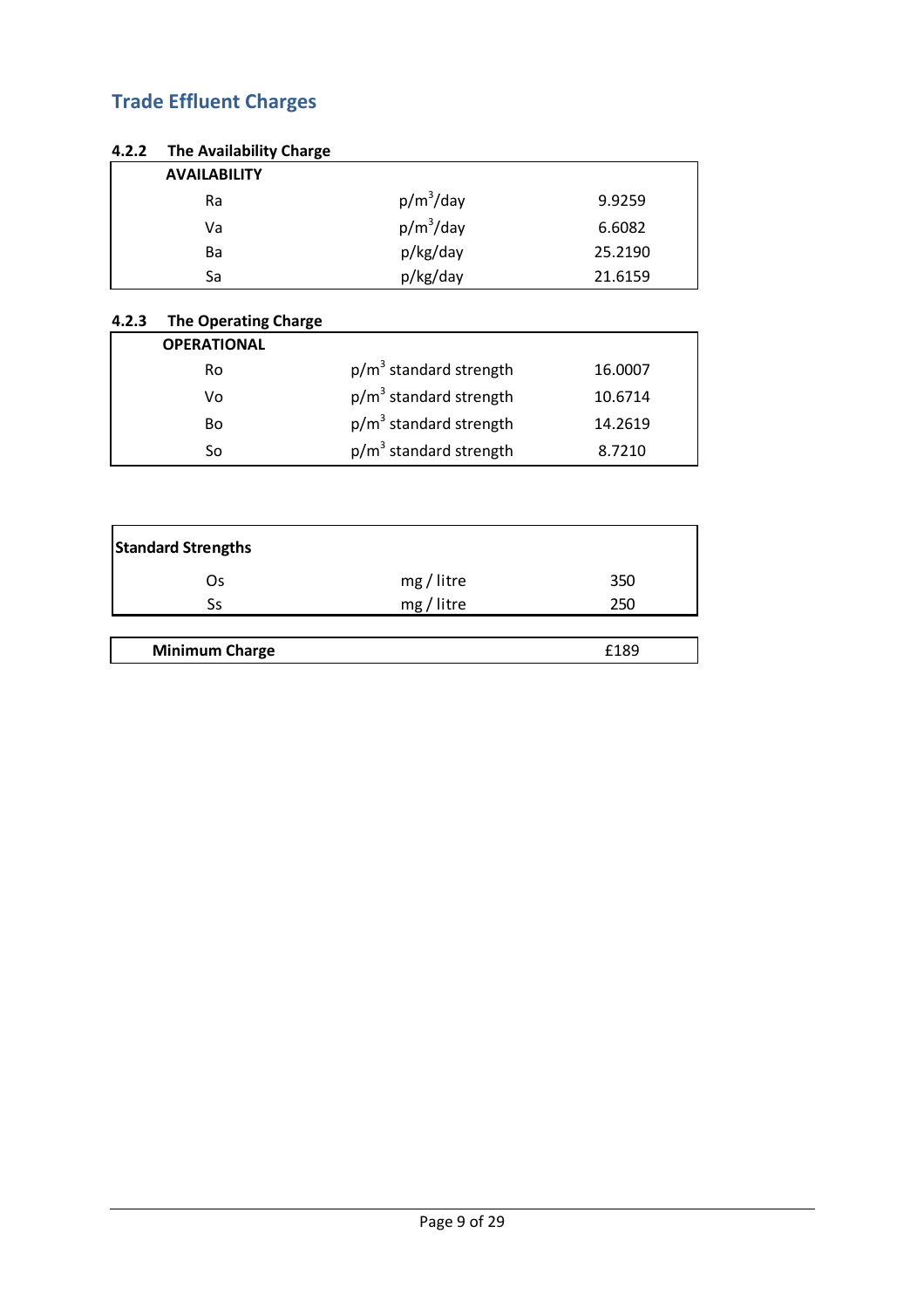## Appendix A – Primary Charges for 2020-2021

## Primary Charges for Water 2020-21

| <b>Water Tariff</b><br><b>Meter Size</b> | Meter Based Annual charge<br>- Potable (£/meter) | <b>Meter Based Annual Charge</b><br>-Non-Potable (£/meter) | <b>Capacity Volume</b><br>Threshold $(m3)$ |
|------------------------------------------|--------------------------------------------------|------------------------------------------------------------|--------------------------------------------|
| 0 <sub>mm</sub>                          |                                                  |                                                            | 0                                          |
| $20$ mm                                  | 69                                               | 58                                                         | 100                                        |
| $25$ mm                                  | 139                                              | 113                                                        | 500                                        |
| 40 mm                                    | 548                                              | 447                                                        | 1,000                                      |
| 50 mm                                    | 988                                              | 804                                                        | 2,500                                      |
| 80 mm                                    | 1,923                                            | 1,566                                                      | 7,500                                      |
| 100 mm                                   | 2,084                                            | 1,698                                                      | 25,000                                     |
| 150 mm                                   | 4,389                                            | 3,573                                                      | 75,000                                     |
| 200 mm                                   | 32,922                                           | 26,799                                                     | 100,000                                    |
| 250 mm                                   | 87,791                                           | 71,462                                                     | 150,000                                    |
| 300 mm                                   | 108,642                                          | 88,435                                                     | 300,000                                    |

#### 3.1.1 The Water Meter Based Annual Charge and Capacity Volume Threshold

#### 3.1.4 The Water Volumetric Charge

| <b>Standard Volume Charges</b>                                                 |         | <b>Potable Non-Potable</b> |
|--------------------------------------------------------------------------------|---------|----------------------------|
|                                                                                |         | $p/m^3$                    |
| <b>Allocated Tranche</b>                                                       | 0.00    | 0.00                       |
| Greater than the Allocated Tranche up to and including 250,000m <sup>3</sup>   | 73.37   | 43.84                      |
| Greater than 250,000m <sup>3</sup> up to and including 1,000,000m <sup>3</sup> | 62.00   | 34.10                      |
| Greater than 1,000,000m <sup>3</sup>                                           | 38.05   | 16.28                      |
|                                                                                |         |                            |
|                                                                                |         | <b>Potable Non-Potable</b> |
| <b>Capacity Volume Charges</b>                                                 | $p/m^3$ | $p/m^3$                    |
| <b>Capacity Volume Charge</b>                                                  |         |                            |
| (applied to the Capacity Volume and is additional to the Standard Volume       | 53.98   | 43.93                      |
| Charge)                                                                        |         |                            |

## 3.2 Field Troughs and Drinking Bowls

The following charges apply:

| Type of Supply Points                         | f / annum |
|-----------------------------------------------|-----------|
| l Farm                                        | £128.93   |
| <b>Crofts &amp; Registered Small Holdings</b> | £84.02    |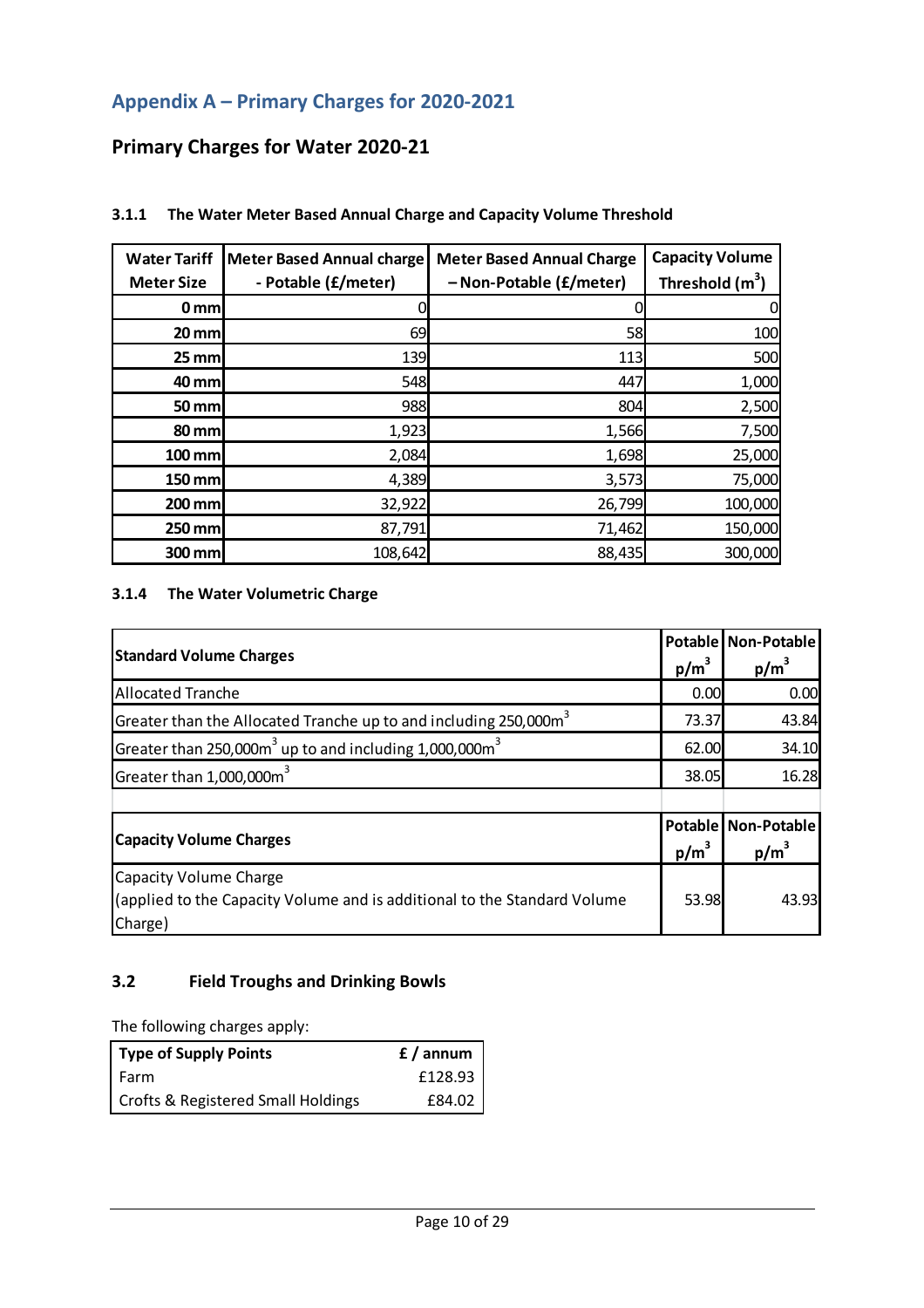#### 3.3 Outside Taps

The following charges apply:

| Type of Supply Points                         | $f /$ annum |
|-----------------------------------------------|-------------|
| Farm & Other Supply Points                    | £128.93     |
| <b>Crofts &amp; Registered Small Holdings</b> | £84.02      |

## Primary Charges for Sewerage 2020-21

#### 4.1.3 The Foul Sewerage Meter Based Annual Charge and Premium Capacity Volume

| <b>Foul Sewerage Tariff Meter</b><br><b>Size</b> | <b>Meter Based Annual charge</b><br>(£/meter) | <b>Premium Capacity</b><br>Volume (m3) <sup>[1]</sup> |
|--------------------------------------------------|-----------------------------------------------|-------------------------------------------------------|
| $0 \text{ mm}$                                   |                                               |                                                       |
| $20 \, \text{mm}$                                | 50                                            | 50                                                    |
| $25$ mm                                          | 103                                           | 250                                                   |
| 40 mm                                            | 412                                           | 500                                                   |
| 50 mm                                            | 617                                           | 1,500                                                 |
| 80 mm                                            | 1,672                                         | 3,000                                                 |
| $100$ mm                                         | 2,970                                         | 10,000                                                |
| 150 mm                                           | 9,513                                         | 20,000                                                |

#### 4.1.4 The Foul Sewerage Volumetric Charge (all rates in p/m3)

| Allocated Tranche      |       |
|------------------------|-------|
| Standard Volume Charge | 84.04 |
| Capacity Volume Charge | 70.13 |

#### 4.1.5 Property Drainage Charges

|      |                           |          | <b>Units</b>                                            | Rate   |
|------|---------------------------|----------|---------------------------------------------------------|--------|
|      |                           |          | Property Drainage Charges   p / £ Rateable Value / year | 1.8342 |
| Area | based<br>Drainage Charges | Property | $p$ per m <sup>2</sup>                                  | 34.423 |

#### 4.1.6 Roads Drainage Charges

|                        | Units                         | Rate |
|------------------------|-------------------------------|------|
| Roads Drainage Charges | $p / f$ Rateable Value / year |      |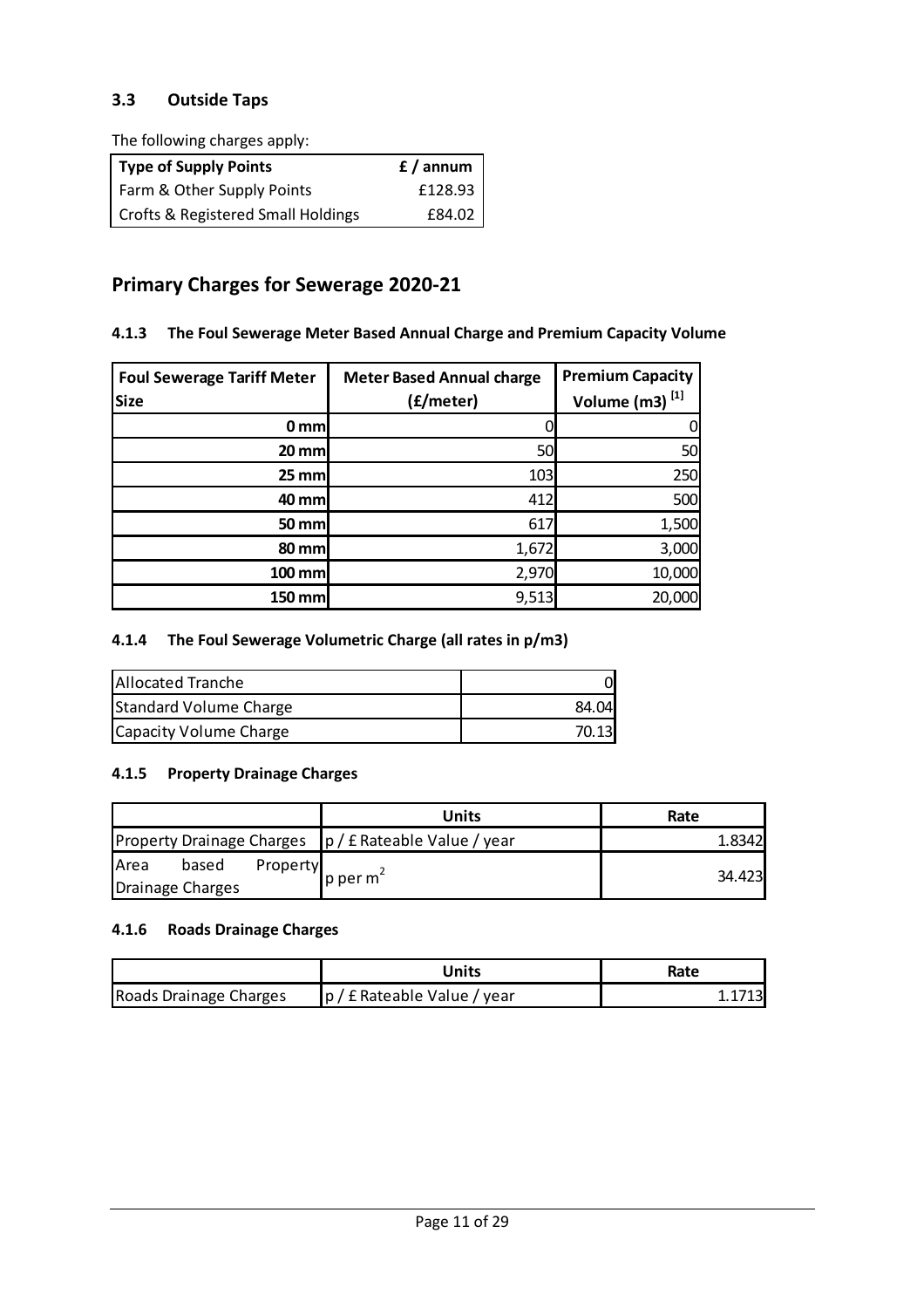## Trade Effluent Charges 2020-21

## 4.2.2 The Availability Charge

| <b>AVAILABILITY</b> |                       |         |
|---------------------|-----------------------|---------|
| Ra                  | p/m <sup>3</sup> /day | 10.1244 |
| Va                  | $p/m^3$ /day          | 6.7404  |
| Ba                  | p/kg/day              | 25.7234 |
| Sa                  | p/kg/day              | 22.0482 |

## 4.2.3 The Operating Charge

| <b>OPERATIONAL</b> |                          |         |
|--------------------|--------------------------|---------|
| Ro                 | $p/m3$ standard strength | 16.3207 |
| ۷o                 | $p/m3$ standard strength | 10.8848 |
| Bo                 | $p/m3$ standard strength | 14.5471 |
| So                 | $p/m3$ standard strength | 8.8954  |

| <b>Standard Strengths</b> |            |      |  |  |  |  |
|---------------------------|------------|------|--|--|--|--|
| Os                        | mg / litre | 350  |  |  |  |  |
| Ss                        | mg / litre | 250  |  |  |  |  |
|                           |            |      |  |  |  |  |
| <b>Minimum Charge</b>     |            | f193 |  |  |  |  |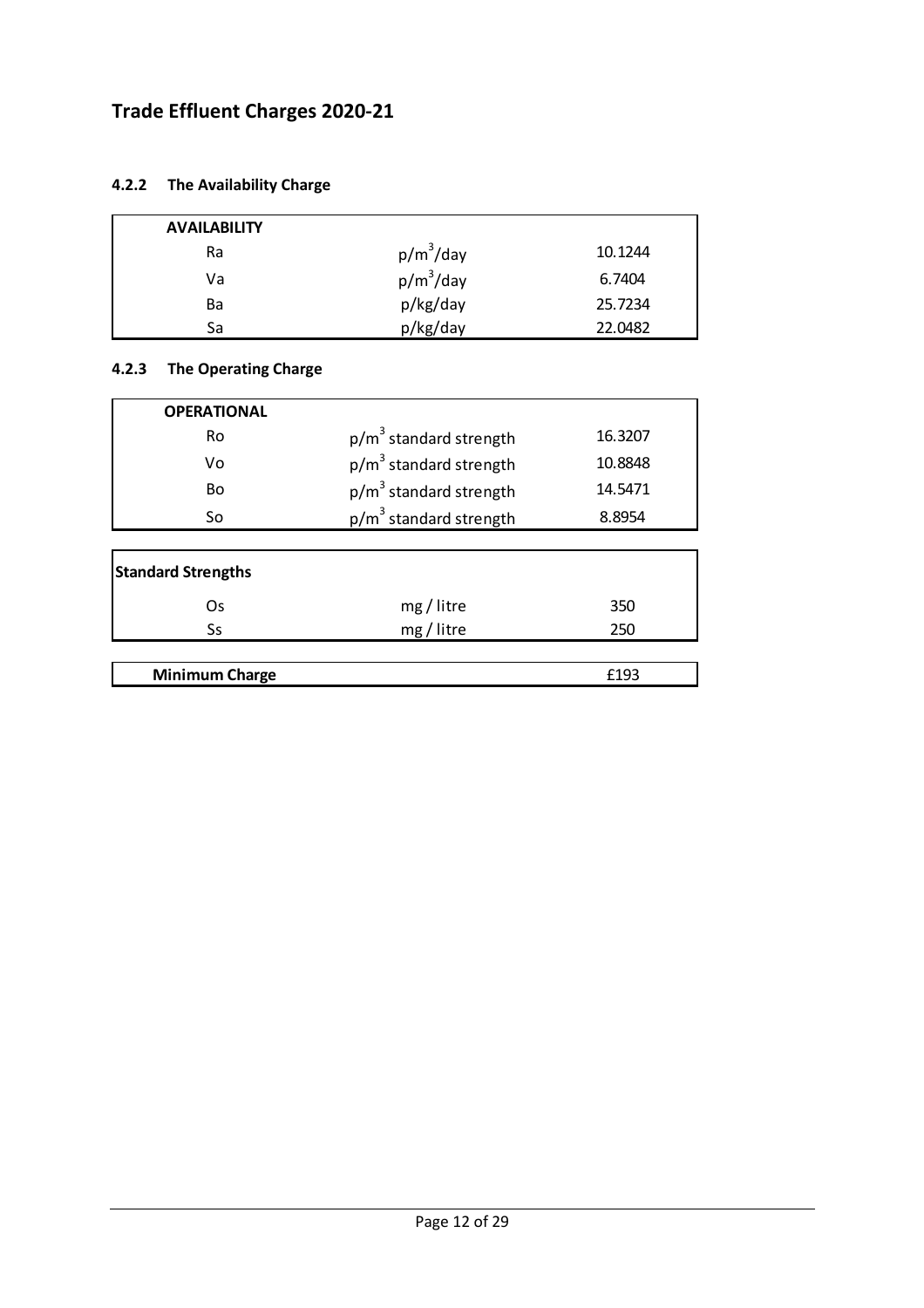## Other Wholesale Services (Non-Primary Charges)

### 5.1 Verification of services

### 5.1.1 De-registration requests

| <b>Activity</b>                                                           | Charge                                        |                                      | <b>Abortive Visit Charge</b>                             |  |
|---------------------------------------------------------------------------|-----------------------------------------------|--------------------------------------|----------------------------------------------------------|--|
| Verification using Scottish Water<br>Systems                              | £21.30                                        | (per application or<br>Supply Point) | N/A                                                      |  |
| Visit during Standard Hours (Two                                          | £195.60                                       | for the first hour<br>on site plus   | £162.80                                                  |  |
| Person Service)                                                           | £130.50                                       | per hour<br>thereafter               |                                                          |  |
| Visit out-with Standard Hours (Two                                        | for the first hour<br>£257.20<br>on site plus |                                      | £214.20                                                  |  |
| Person Service)                                                           | £171.20                                       | per hour<br>thereafter               |                                                          |  |
| Visit requiring additional resources<br>during or out-with Standard Hours | Reasonable Cost Incurred                      |                                      | Based on 1 hour 15<br>minutes of reasonable<br>resources |  |

#### 5.1.2 Verification of Meter Details

| <b>Activity</b>                                                           | Charge                   |                                    | <b>Abortive Visit Charge</b>                             |  |
|---------------------------------------------------------------------------|--------------------------|------------------------------------|----------------------------------------------------------|--|
| Visit during Standard Hours (Single                                       | £97.80                   | for the first hour<br>on site plus | £81.40                                                   |  |
| Person Service)                                                           | £65.20                   | per hour<br>thereafter             |                                                          |  |
| Visit out-with Standard Hours (Single                                     | £128.60                  | for the first hour<br>on site plus | £107.10                                                  |  |
| Person Service)                                                           | £85.60                   | per hour<br>thereafter             |                                                          |  |
| Visit requiring additional resources<br>during or out-with Standard Hours | Reasonable Cost Incurred |                                    | Based on 1 hour 15<br>minutes of reasonable<br>resources |  |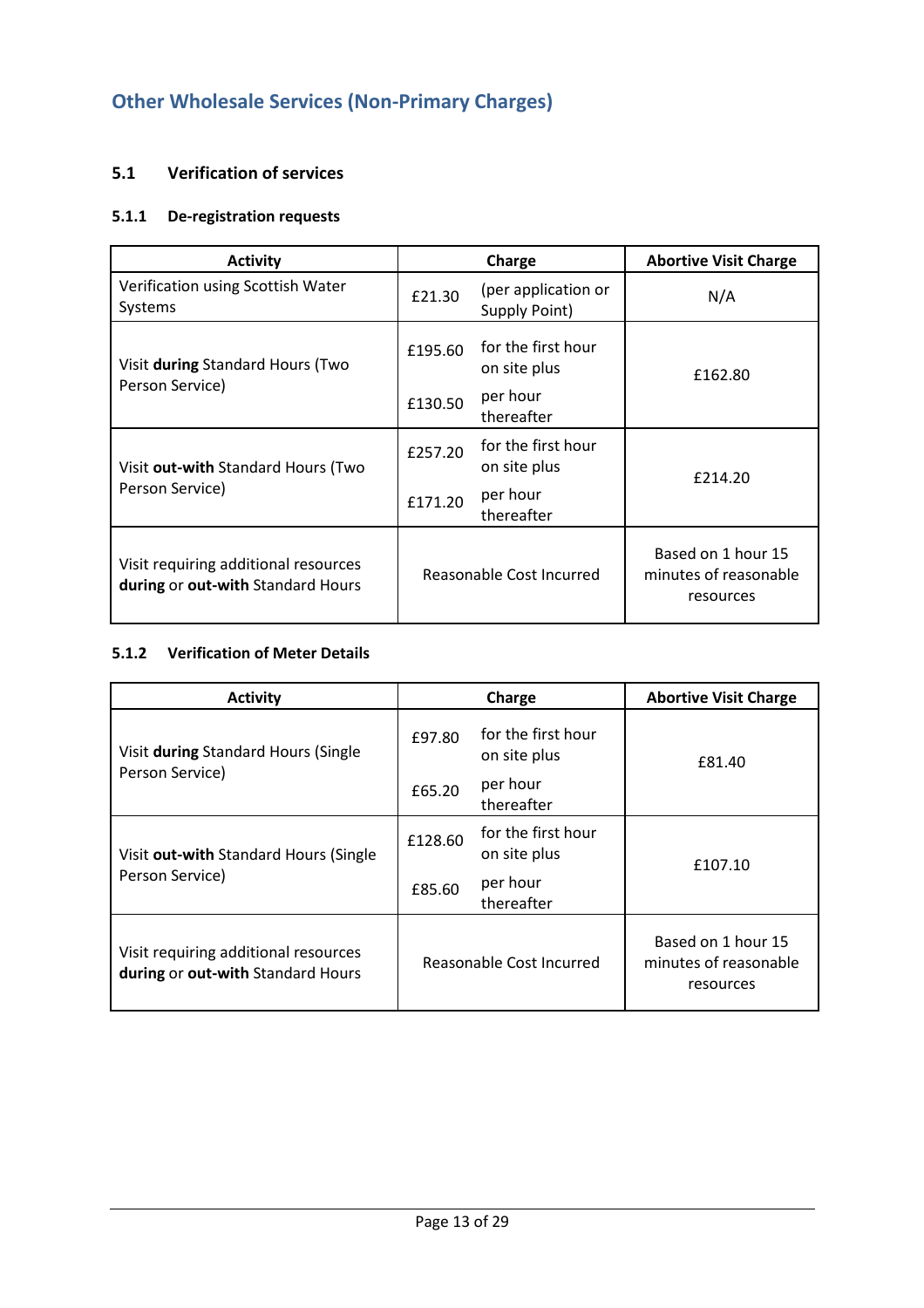## 5.1.3 Verification of water service configuration

| <b>Activity</b>                                                            | Charge                   |                                      | <b>Abortive Visit Charge</b>                             |  |
|----------------------------------------------------------------------------|--------------------------|--------------------------------------|----------------------------------------------------------|--|
| Verification using Scottish Water<br>Systems                               | £21.30                   | (per application or<br>Supply Point) | N/A                                                      |  |
| Visit during Standard Hours (Two                                           | £195.60                  | for the first hour<br>on site plus   | £162.80                                                  |  |
| Person Service)                                                            | £130.50                  | per hour<br>thereafter               |                                                          |  |
| Visit out-with Standard Hours (Two                                         | £257.20                  | for the first hour<br>on site plus   | £214.20                                                  |  |
| Person Service)                                                            | £171.20                  | per hour<br>thereafter               |                                                          |  |
| Visit requiring additional resources<br>during or out-with Standard Hours. | Reasonable Cost Incurred |                                      | Based on 1 hour 15<br>minutes of reasonable<br>resources |  |

## 5.1.3.1 Legal Review – associated with verification of water service or supply configurations

| <b>Activity</b>                       | Charge                                         | <b>Abortive Visit</b><br>Charge |
|---------------------------------------|------------------------------------------------|---------------------------------|
| Legal (property ownership) review fee | £71.70<br>(per application<br>or Supply Point) | N/A                             |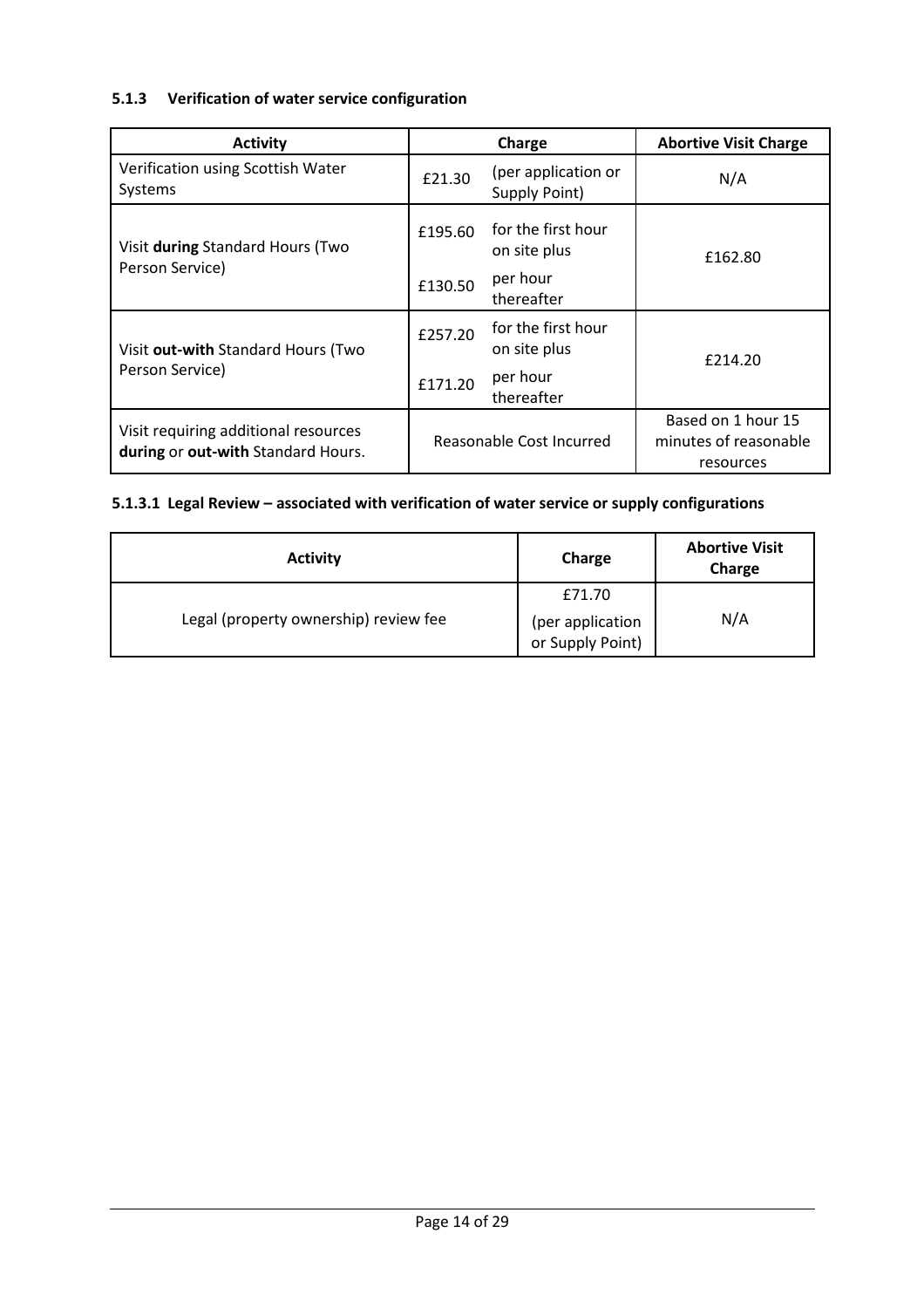### 5.2 Water Supply Shut-off and Reconnection

#### 5.2.1 Temporary Disconnection request

#### Survey Charge

| <b>Activity</b>                                                            |         | Charge                             | <b>Abortive Visit Charge</b>                             |
|----------------------------------------------------------------------------|---------|------------------------------------|----------------------------------------------------------|
| Survey during Standard Hours                                               | £195.60 | for the first hour<br>on site plus | £162.80                                                  |
|                                                                            | £130.50 | per hour<br>thereafter             |                                                          |
| Survey out-with Standard Hours                                             | £257.20 | for the first hour<br>on site plus | £214.20                                                  |
|                                                                            | £171.20 | per hour<br>thereafter             |                                                          |
| Survey requiring additional resources<br>during or out-with Standard Hours |         | Reasonable Cost Incurred           | Based on 1 hour 15<br>minutes of reasonable<br>resources |

Costs incurred to secure access to allow the survey to be undertaken (e.g. legal costs) may be recovered in addition to the above charges.

#### Charge for temporary disconnection

| <b>Activity</b>                                                                                                                                             | Charge                                                                             | <b>Abortive Visit Charge</b>                             |
|-------------------------------------------------------------------------------------------------------------------------------------------------------------|------------------------------------------------------------------------------------|----------------------------------------------------------|
| Standard disconnection during Standard<br>Hours where no pipework modifications or<br>excavation is required                                                | for the first hour<br>£195.60<br>on site plus<br>per hour<br>£130.50<br>thereafter | £162.80                                                  |
| Standard disconnection out-with Standard<br>Hours where no pipework modifications or<br>excavation is required                                              | for the first hour<br>£257.20<br>on site plus<br>per hour<br>£171.20<br>thereafter | £214.20                                                  |
| <b>Advanced Commitment Reduced Charge</b><br>Standard disconnection during Standard<br>Hours where no pipework modifications or<br>excavation is required   | Saving of<br>£130.50                                                               | £162.80                                                  |
| <b>Advanced Commitment Reduced Charge</b><br>Standard disconnection out-with Standard<br>Hours where no pipework modifications or<br>excavation is required | Saving of<br>£171.20                                                               | £214.20                                                  |
| Non-standard disconnection                                                                                                                                  | Reasonable Cost Incurred                                                           | Based on 1 hour 15<br>minutes of reasonable<br>resources |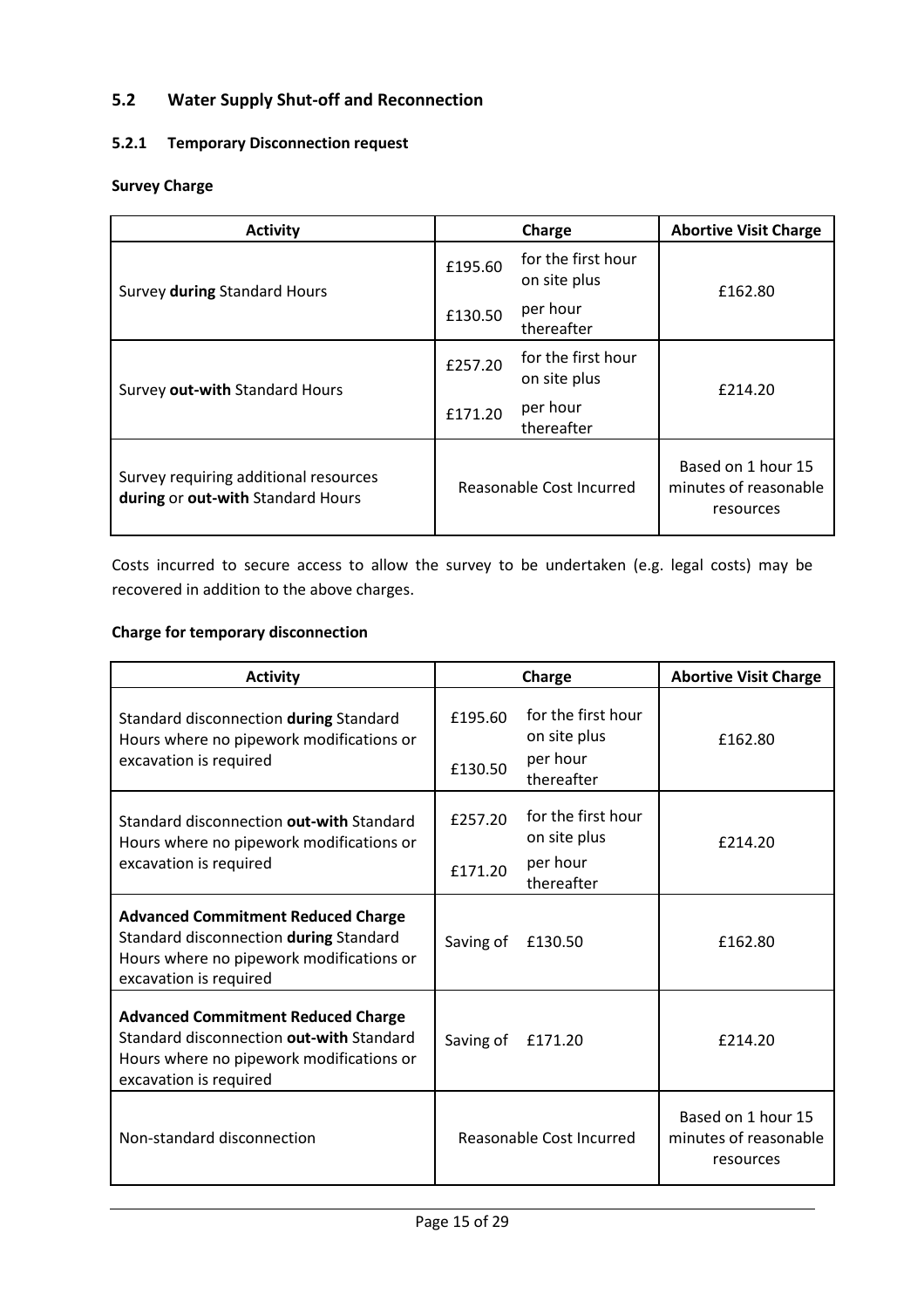Costs incurred to secure access to allow the survey to be undertaken (e.g. legal costs) may be recovered in addition to the above charges.

#### 5.2.2 Permanent Disconnection

#### Survey Charge

| <b>Activity</b>                                                            | Charge  |                                       | <b>Abortive Visit Charge</b>                          |
|----------------------------------------------------------------------------|---------|---------------------------------------|-------------------------------------------------------|
| Survey during Standard Hours                                               | £195.60 | for the first<br>hour on site<br>plus | £162.80                                               |
|                                                                            | £130.50 | per hour<br>thereafter                |                                                       |
| Survey out-with Standard Hours                                             | £257.20 | for the first<br>hour on site<br>plus | £214.20                                               |
|                                                                            | £171.20 | per hour<br>thereafter                |                                                       |
| Survey requiring additional resources<br>during or out-with Standard Hours |         | Reasonable Cost<br>Incurred           | Based on 1 hour 15 minutes<br>of reasonable resources |

### Charge for Permanent Disconnection – per connection point disconnected

| <b>Activity</b>                                           | Charge  | <b>Abortive Visit Charge</b> |
|-----------------------------------------------------------|---------|------------------------------|
| Permanent disconnection during Standard<br><b>Hours</b>   | £512.00 | £204.80                      |
| Permanent disconnection out-with<br><b>Standard Hours</b> | £665.60 | £266.20                      |

#### 5.2.3 Inspection Fee

| <b>Activity</b>                    | Charge | <b>Abortive Visit Charge</b>                          |
|------------------------------------|--------|-------------------------------------------------------|
| Permanent Disconnection Inspection | £64.90 | Based on 1 hour 15 minutes<br>of reasonable resources |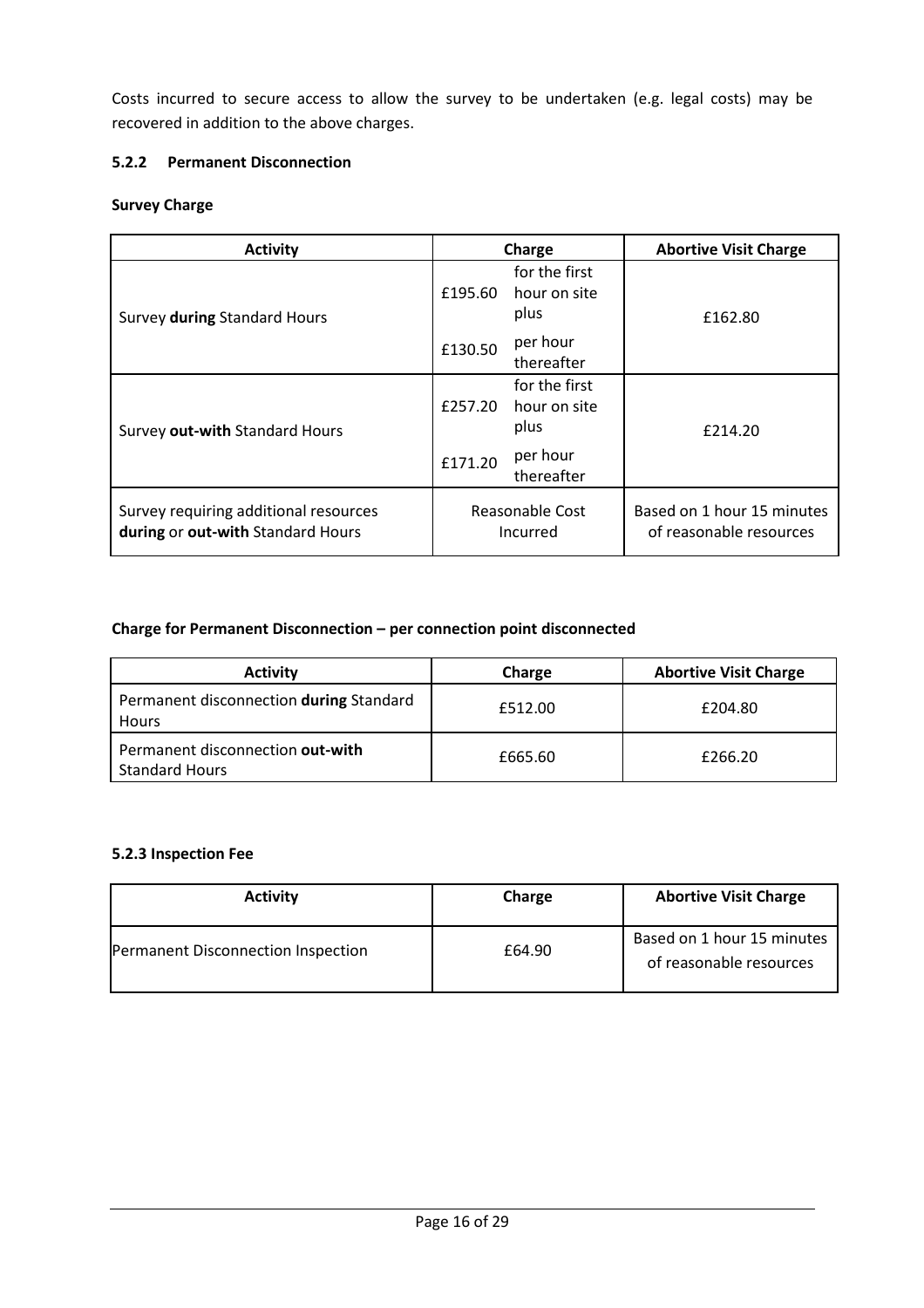### 5.2.4 Reconnection Charges

| <b>Activity</b>                                                                                                | Charge                    | <b>Abortive Visit Charge</b>                          |
|----------------------------------------------------------------------------------------------------------------|---------------------------|-------------------------------------------------------|
| Standard disconnection during Standard<br>Hours where no pipework modifications or<br>excavation is required   | £97.80                    | £81.40                                                |
| Standard disconnection out-with Standard<br>Hours where no pipework modifications or<br>excavation is required | £128.60                   | £107.10                                               |
| Non-standard reconnection                                                                                      | Reasonable Costs Incurred | Based on 1 hour 15 minutes of<br>reasonable resources |

### 5.2.5 Service Removal Verification Survey

| <b>Activity</b>                                                            |         | Charge                                | <b>Abortive Visit Charge</b>                          |
|----------------------------------------------------------------------------|---------|---------------------------------------|-------------------------------------------------------|
| Survey during Standard Hours                                               | £97.80  | for the first<br>hour on site<br>plus | £81.40                                                |
|                                                                            | £65.20  | per hour<br>thereafter                |                                                       |
| Survey out-with Standard Hours                                             | £128.60 | for the first<br>hour on site<br>plus | £107.10                                               |
|                                                                            | £85.60  | per hour<br>thereafter                |                                                       |
| Survey requiring additional resources<br>during or out-with Standard Hours |         | Reasonable Cost<br>Incurred           | Based on 1 hour 15 minutes<br>of reasonable resources |

## 5.3 Discontinuation and Re-establishment of Trade Effluent Service

| <b>Activity</b>                               | Charge                    |
|-----------------------------------------------|---------------------------|
| Survey to establish if Trade Effluent Service |                           |
| can be discontinued                           | Reasonable Costs Incurred |
| Discontinuation of Trade Effluent Service     | Reasonable Costs Incurred |
| Re-establishment of Trade Effluent Service    | Reasonable Costs Incurred |
| <b>Abortive Visits</b>                        | Reasonable Costs Incurred |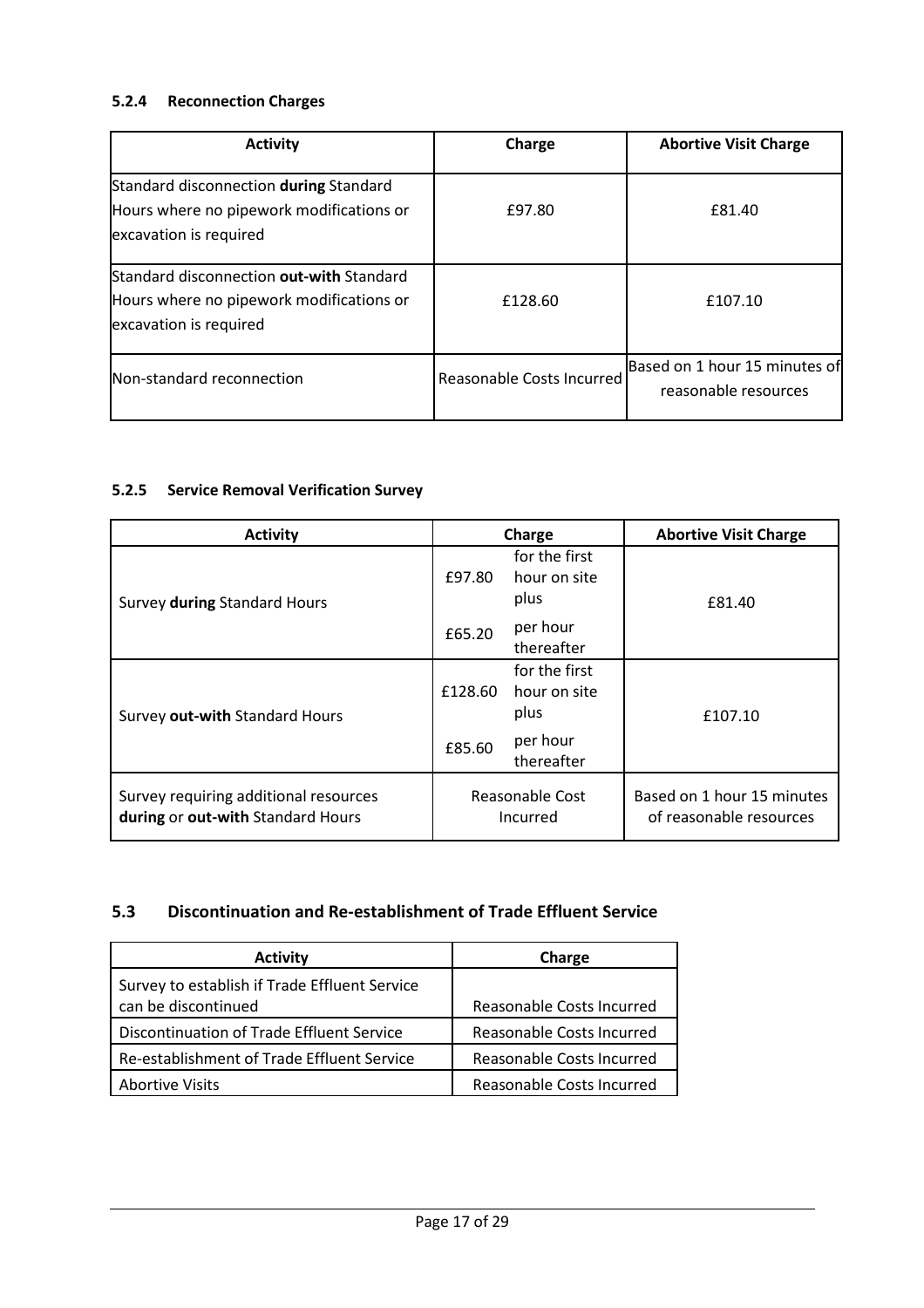## 5.4 Metering Services

#### 5.4.6 Changing of meter at the request of a Licensed Provider

#### Survey Charge

| <b>Activity</b>                                                            | Charge                              | <b>Abortive Visit Charge</b>        |
|----------------------------------------------------------------------------|-------------------------------------|-------------------------------------|
| Survey during Standard Hours                                               | £195.60                             | £162.80                             |
| Survey out-with Standard Hours                                             | £257.20                             | £214.20                             |
| Survey requiring additional resources<br>during or out-with Standard Hours | <b>Reasonable Costs</b><br>Incurred | <b>Reasonable Costs</b><br>Incurred |

### Charge for changing a meter

| <b>Activity</b>                      | Charge                     | <b>Abortive Visit</b><br>Charge |
|--------------------------------------|----------------------------|---------------------------------|
| <b>Exchange Meter</b>                | Refer to schedule of rates | £81.40                          |
| <b>Exchange Meter - Non Standard</b> | Based on quotation         | £81.40                          |

## 5.4.7 Replacing/Repairing a faulty/Damaged meter

#### Charge for Replacing/Repairing a faulty or damaged meter

|                        |                            | <b>Abortive Visit</b> |
|------------------------|----------------------------|-----------------------|
| <b>Activity</b>        | Charge                     | Charge                |
| Replace / repair meter | Refer to schedule of rates | £81.40                |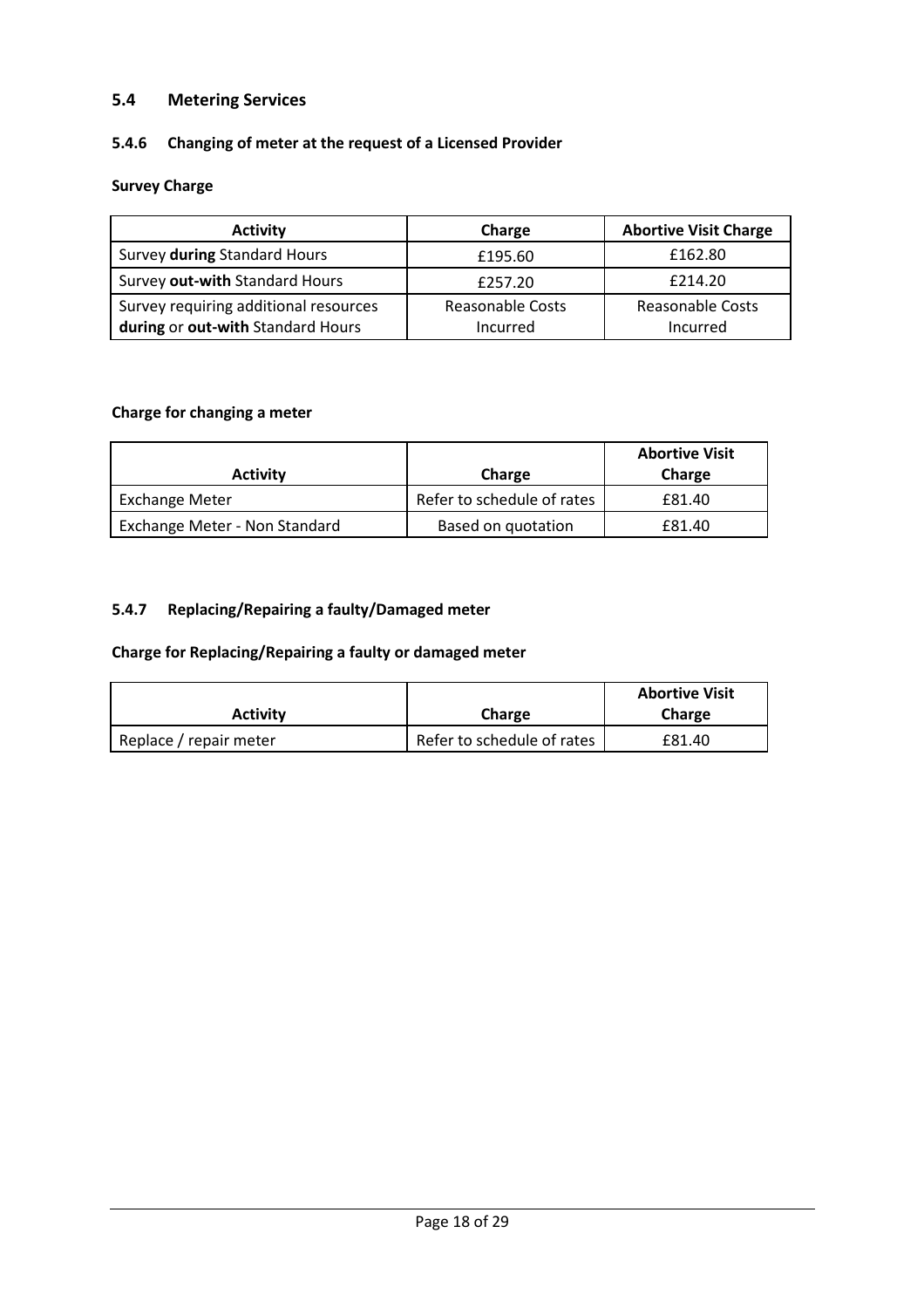### 5.4.8 Meter Accuracy Test

### Charge for Meter Accuracy Test

| <b>Activity</b>                                                            | Charge  |                                    | <b>Abortive Visit Charge</b>                             |
|----------------------------------------------------------------------------|---------|------------------------------------|----------------------------------------------------------|
| <b>Standard Test</b>                                                       |         | Refer to Schedule of rates         | N/A                                                      |
| Survey during Standard Hours                                               | £97.80  | for the first hour on<br>site plus | £81.40                                                   |
|                                                                            | £65.20  | per hour thereafter                |                                                          |
| Survey out-with Standard Hours                                             | £128.60 | for the first hour on<br>site plus | £107.10                                                  |
|                                                                            | £85.60  | per hour thereafter                |                                                          |
| Survey requiring additional resources<br>during or out-with Standard Hours |         | Reasonable Cost Incurred           | Based on 1 hour 15<br>minutes of reasonable<br>resources |

## 5.5 Development Services

#### 5.5.1 Infrastructure Charges

| <b>Infrastructure Charges</b><br><b>Business &amp; Industrial</b> | Unit                 | $f /$ per unit |
|-------------------------------------------------------------------|----------------------|----------------|
| Water Infrastructure Charge                                       | Per unit or sub-unit | £359.50        |
| Sewerage Infrastructure Charge                                    | Per unit or sub-unit | £359.50        |

#### 5.5.2.1 Site Accommodation

| Water Fixed Charge (£/wk)    | £1.31 |
|------------------------------|-------|
| Sewerage Fixed Charge (£/wk) | £0.94 |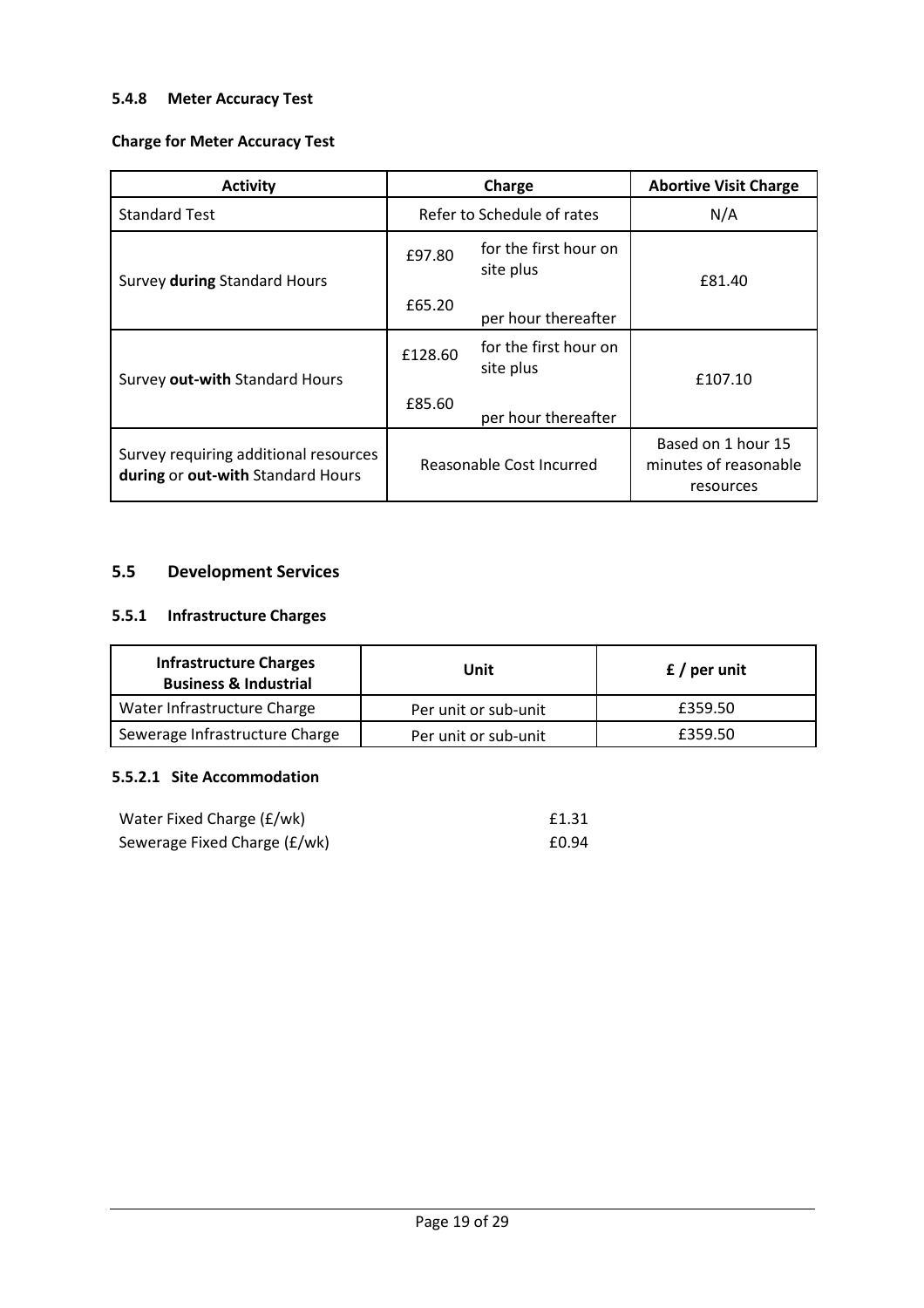#### 5.5.2.2 Water for Building Work – Business & Industrial Developments

### Metered Charges

Based on current Meter Based Annual Charge and Volumetric Charge

#### Unmetered Charges

| <b>Development Criteria</b><br>(based on construction costs)                                                 | % Applied                                                                                          |
|--------------------------------------------------------------------------------------------------------------|----------------------------------------------------------------------------------------------------|
| All traditional work with a contract price of up to<br>£500,000 (exclude costs of ready mix concrete)        | 0.268% of the total estimated contract price                                                       |
| All traditional work with a contract price greater<br>than £500,000 (exclude costs of ready mix<br>concrete) | 0.268% of the first £500,000 and 0.134% for the<br>remainder of the total estimated contract price |
| All non-traditional work (exclude costs of ready<br>mix concrete)                                            | 0.134% of the total estimated contract price                                                       |

#### Building Water Connection / Disconnection Charges

| <b>Activity</b>               | Charge                    | <b>Abortive Visit Charge</b>                          |
|-------------------------------|---------------------------|-------------------------------------------------------|
| Connection of water supply    | Refer to 5.5.5            | Refer to 5.5.5                                        |
| Disconnection of water supply | Reasonable Costs Incurred | Based on 1 hour 15 minutes of<br>reasonable resources |

#### 5.5.3 Application Charges

#### 5.5.4 Connection Repeat Design Review Charge

| Type of review                | <b>Description</b>             | Charge             |
|-------------------------------|--------------------------------|--------------------|
|                               | (Other than corrections) up to |                    |
| Minor review                  | 1 hour                         | £43.40             |
| Standard repeat design review | 1 to 3 hours                   | £130.40            |
| Major repeat design           | More than 3 hours              | per hour<br>£65.20 |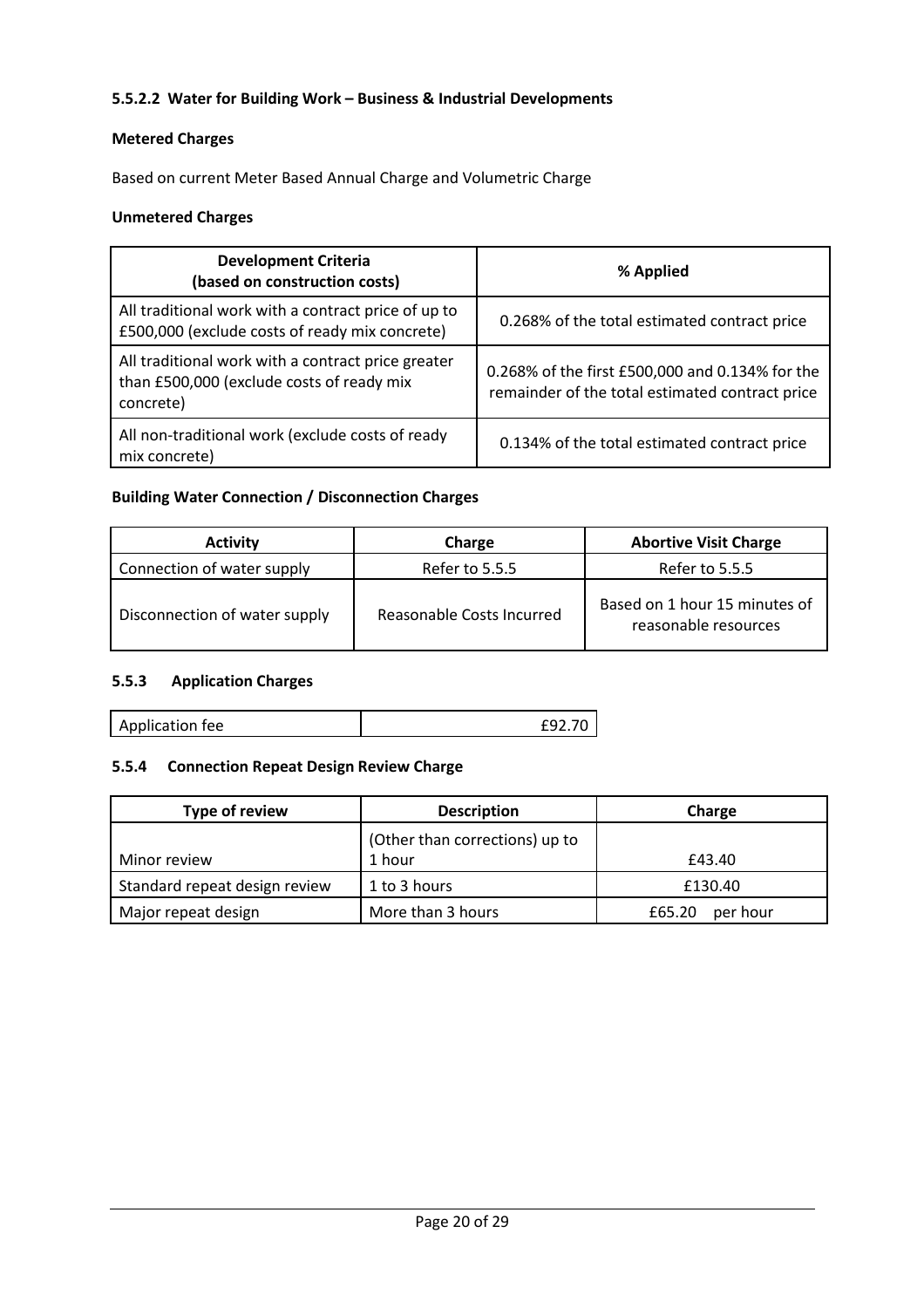### 5.5.5 Water Connection Charges

|                                                                               | Part 2<br>(Non-Trunk Main)   | Part 3<br>(Trunk Main)              | Abortive Visit<br>Charge                                    |
|-------------------------------------------------------------------------------|------------------------------|-------------------------------------|-------------------------------------------------------------|
| <b>Connection to Live Water Mains</b><br>(32mm outside diameter and<br>below) | £305.00                      | Reasonable Costs<br>Incurred        | Based on 1 hour<br>15 minutes of<br>reasonable<br>resources |
| <b>Connection to LIVE Water Mains</b><br>>32mm outside diameter               | Reasonable Costs<br>Incurred | <b>Reasonable Costs</b><br>Incurred | Based on 1 hour<br>15 minutes of<br>reasonable<br>resources |

### 5.5.6 Inspection Charges

|                                                        | Inspection              | Abortive Visit Charge                                    |
|--------------------------------------------------------|-------------------------|----------------------------------------------------------|
| <b>Water Connection Inspection</b><br>(per connection) | £64.90 (per connection) | Based on 1 hour 15<br>minutes of reasonable<br>resources |
| Sewerage Connection Inspection<br>(per connection)     | £64.90 (per connection) | Based on 1 hour 15<br>minutes of reasonable<br>resources |

#### 5.5.7 Sewer CCTV Review Fee

| Activity                                         | Charge  |
|--------------------------------------------------|---------|
| Sewer CCTV Review<br>(Where faults are detected) | £114.50 |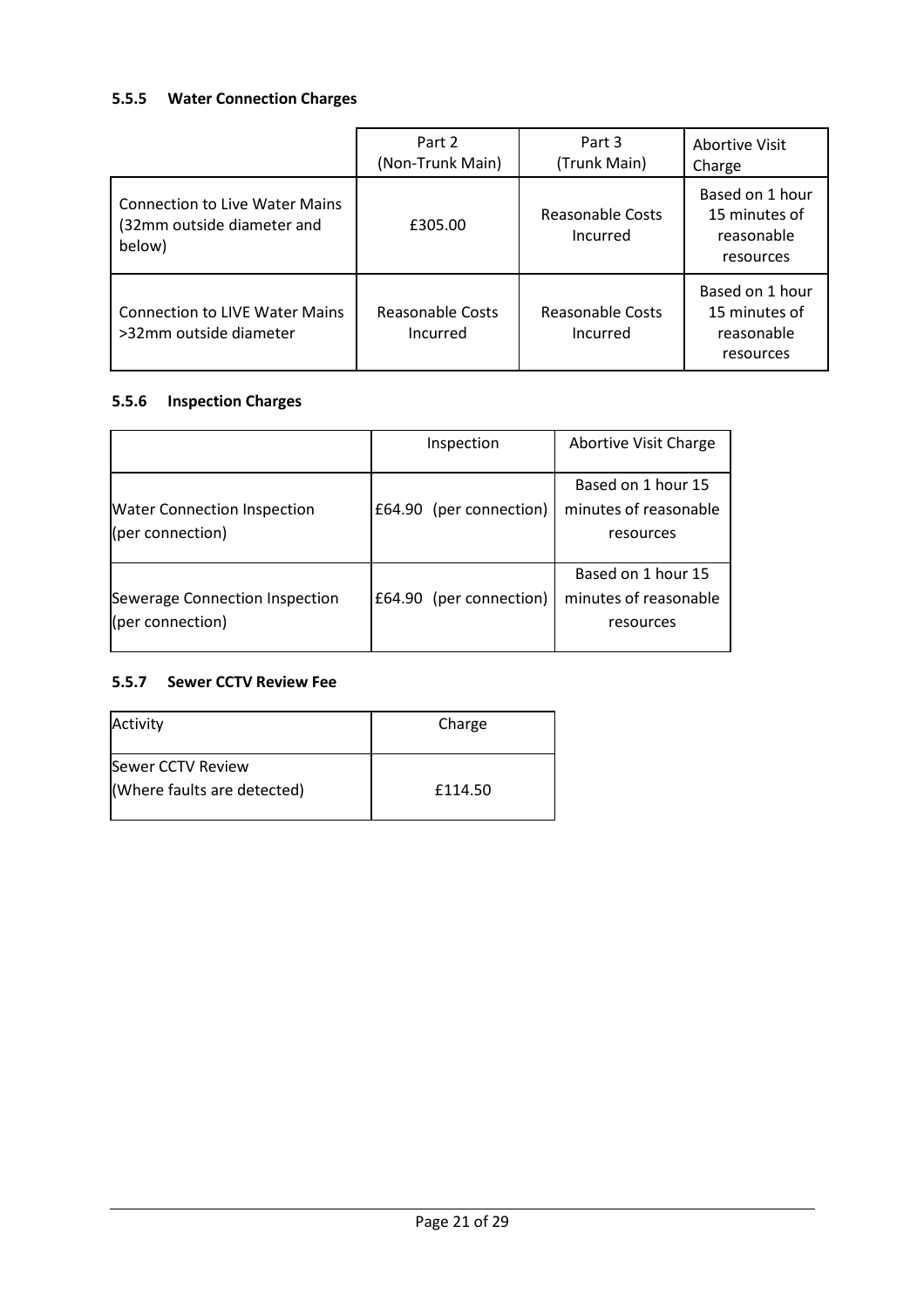## 5.6 Provision of information

| <b>Activity</b>                                                           | Charge                                        | <b>Abortive Visit Charge</b>                             |
|---------------------------------------------------------------------------|-----------------------------------------------|----------------------------------------------------------|
| Provision of information                                                  | £45.90 (per enquiry)                          | N/A                                                      |
| Visit during Standard Hours (Single Person<br>Service)                    | for the first hour on<br>£97.80<br>site plus  | £81.40                                                   |
|                                                                           | £65.20<br>per hour thereafter                 |                                                          |
| Visit out-with Standard Hours (Single Person<br>Service)                  | for the first hour on<br>£128.60<br>site plus | £107.10                                                  |
|                                                                           | £85.60<br>per hour thereafter                 |                                                          |
| Visit requiring additional resources<br>during or out-with Standard Hours | Reasonable Costs Incurred                     | Based on 1 hour 15<br>minutes of reasonable<br>resources |

## 5.7 Fire Hydrants

### Survey Charge

| <b>Activity</b>                                                            | Charge                                        | <b>Abortive Visit Charge</b>                             |
|----------------------------------------------------------------------------|-----------------------------------------------|----------------------------------------------------------|
| Survey during Standard Hours                                               | for the first hour<br>£97.80<br>on site plus  | £81.40                                                   |
|                                                                            | £65.20<br>per hour thereafter                 |                                                          |
| Survey out-with Standard Hours                                             | for the first hour<br>£128.60<br>on site plus | £107.10                                                  |
|                                                                            | £85.60<br>per hour thereafter                 |                                                          |
| Survey requiring additional resources during<br>or out-with Standard Hours | Reasonable Costs Incurred                     | Based on 1 hour 15<br>minutes of reasonable<br>resources |

## Charge for installing fire hydrant

| <b>Activity</b>      | Charge             | <b>Abortive Visit Charge</b>                |
|----------------------|--------------------|---------------------------------------------|
| Install Fire Hydrant | Based on quotation | Based on 1 hour 15<br>minutes of reasonable |
|                      |                    | resources                                   |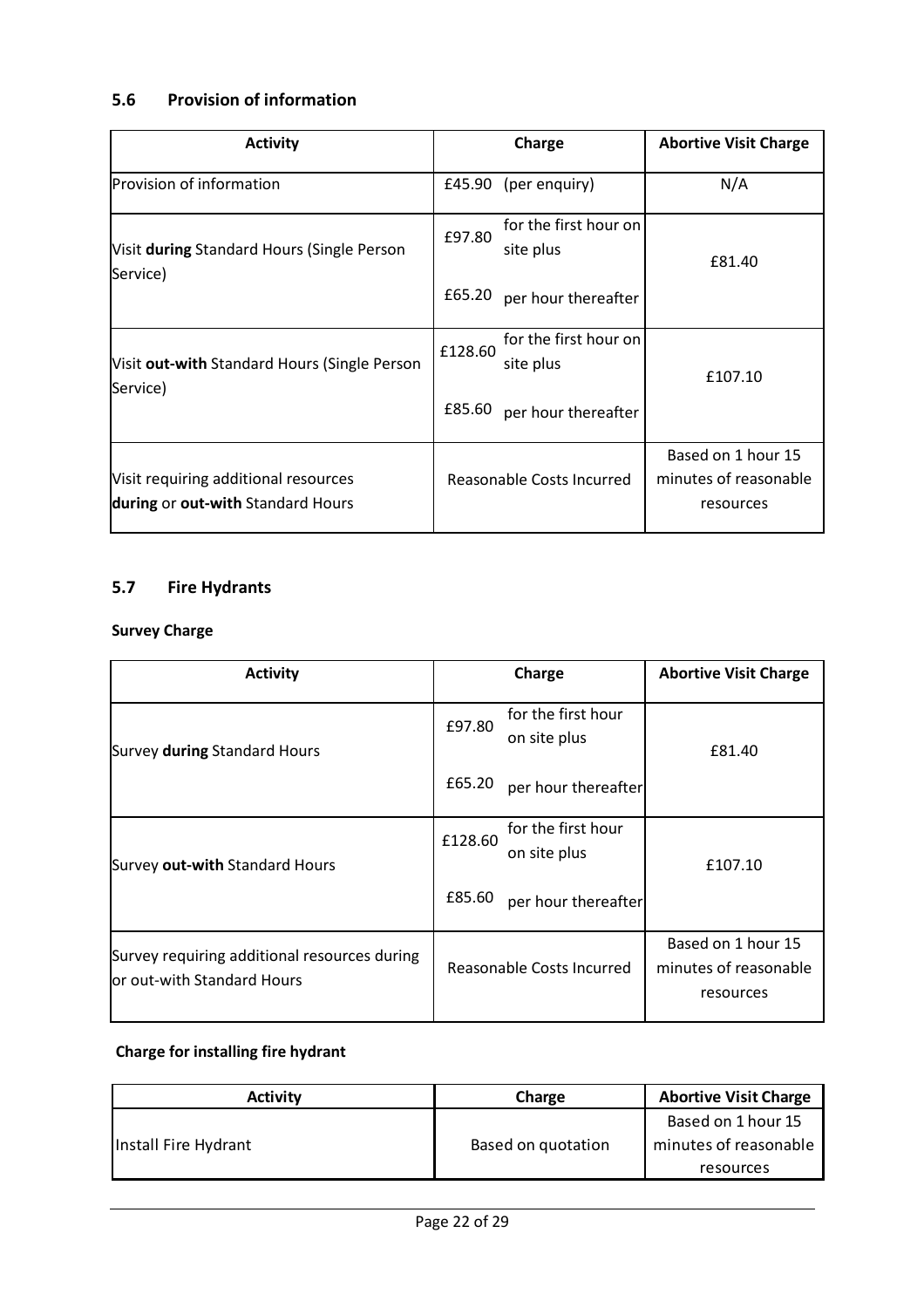## 5.8 Sampling and Laboratory Services

| Sampling and Laboratory Services | Quotation |
|----------------------------------|-----------|

#### 5.9 Temporary Trade Effluent Consents

| <b>Temporary discharge</b> |         |
|----------------------------|---------|
| Low strength/risk          | £186.90 |
| Medium strength/risk       | £373.90 |
| High strength/risk         | £623.10 |

## 5.10 Assisting a Licensed Provider's Accredited Entity

| <b>Activity</b>                                                           | Charge                                        | <b>Abortive Visit Charge</b>                             |
|---------------------------------------------------------------------------|-----------------------------------------------|----------------------------------------------------------|
| Visit during Standard Hours (Single<br>Person Service)                    | for the first hour on site<br>£97.80<br>plus  | £81.40                                                   |
|                                                                           | £65.20 per hour thereafter                    |                                                          |
| Visit out-with Standard Hours (Single<br>Person Service)                  | for the first hour on site<br>£128.60<br>plus | £107.10                                                  |
|                                                                           | £85.60 per hour thereafter                    |                                                          |
| Visit requiring additional resources<br>during or out-with Standard Hours | Reasonable Costs Incurred                     | Based on 1 hour 15<br>minutes of reasonable<br>resources |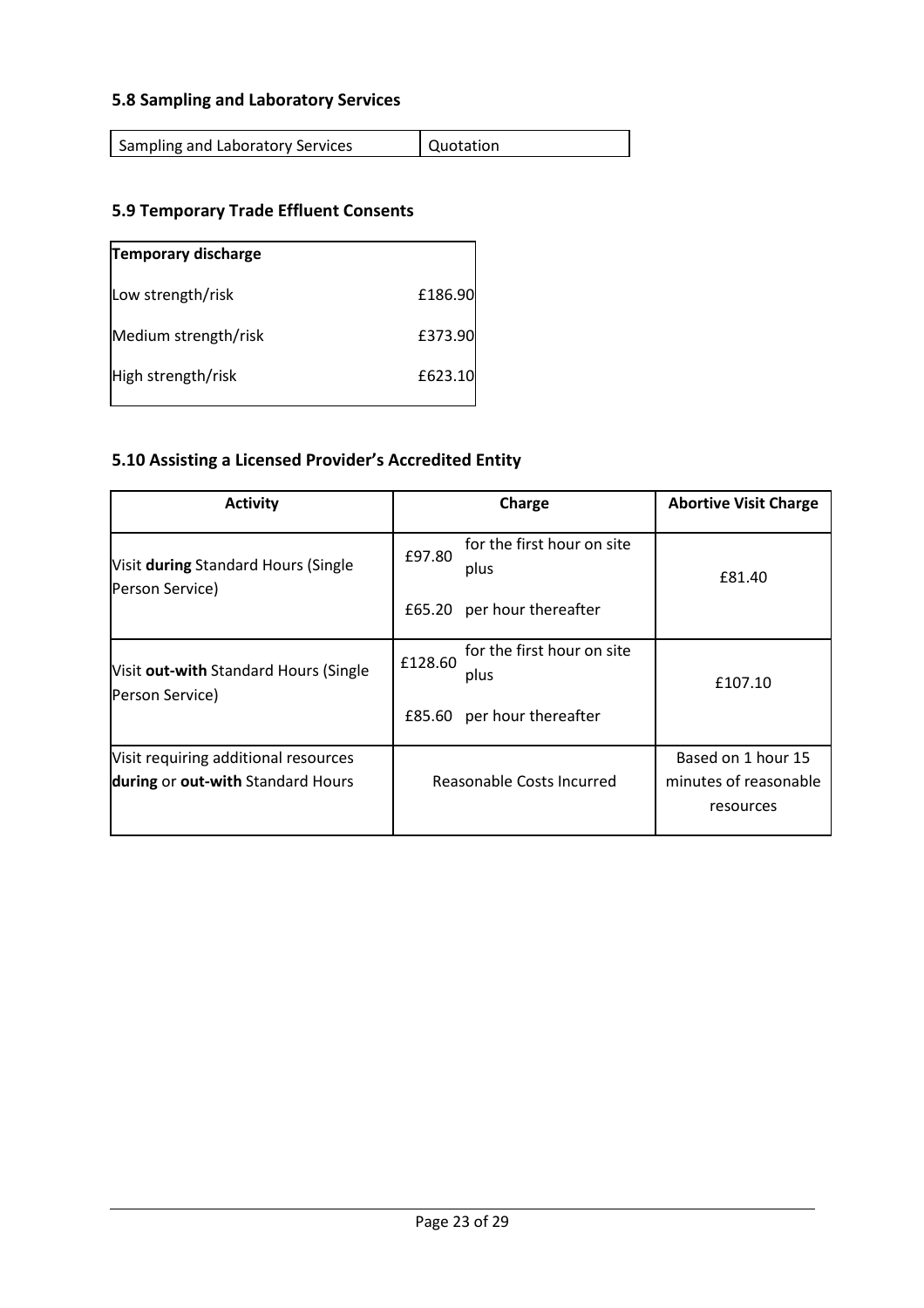| <b>Activity</b>                                                           | Charge                                        | <b>Abortive Visit Charge</b>                             |
|---------------------------------------------------------------------------|-----------------------------------------------|----------------------------------------------------------|
| Visit during Standard Hours (Two<br>Person Service)                       | for the first hour on site<br>£195.60<br>plus | £162.80                                                  |
|                                                                           | £130.50 per hour thereafter                   |                                                          |
| Visit out-with Standard Hours (Two<br>Person Service)                     | for the first hour on site<br>£257.20<br>plus | £214.20                                                  |
|                                                                           | £171.20 per hour thereafter                   |                                                          |
| Visit requiring additional resources<br>during or out-with Standard Hours | Reasonable Costs Incurred                     | Based on 1 hour 15<br>minutes of reasonable<br>resources |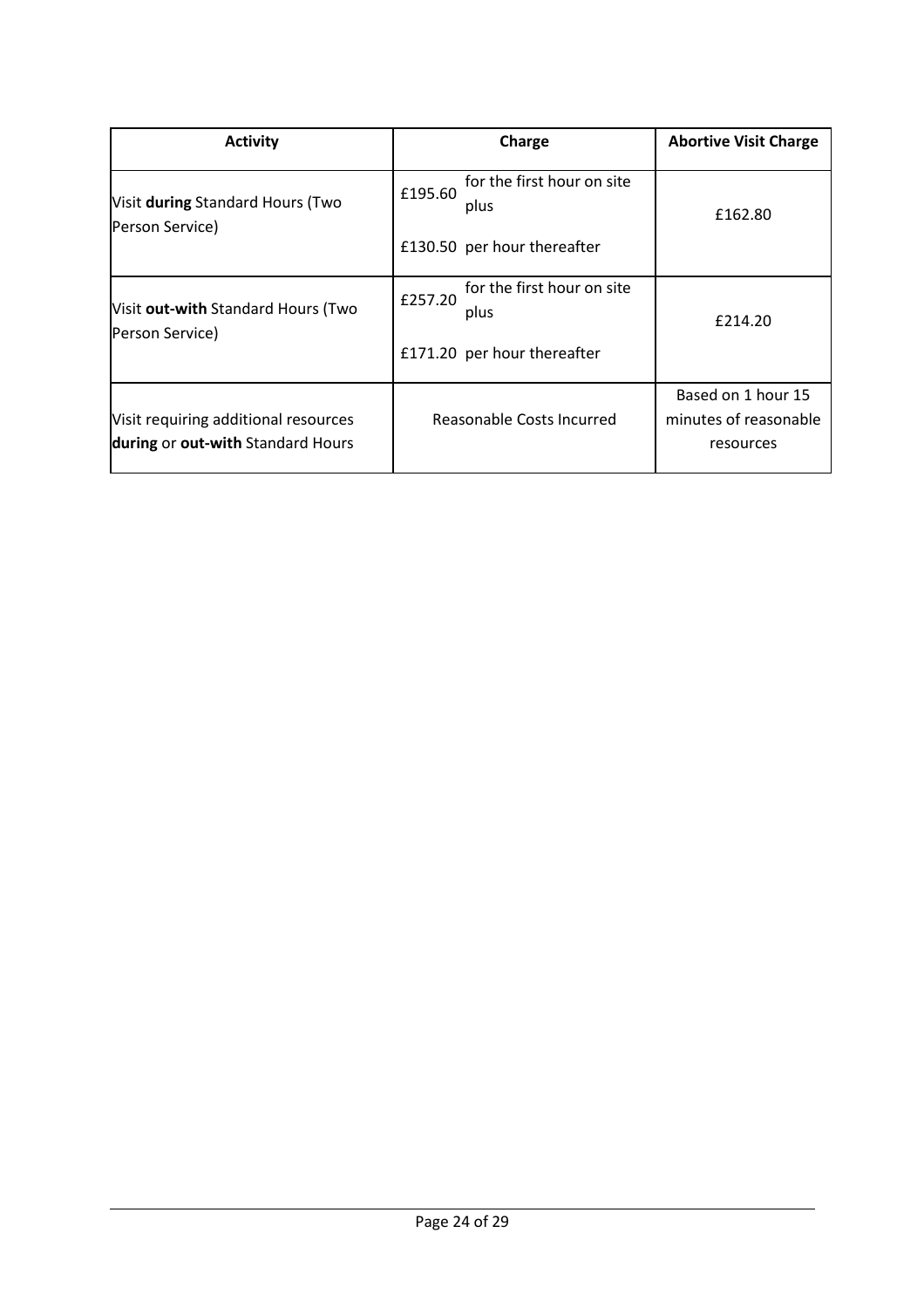### Wholesale Meter Schedule of Rates - From April 2019

| Meter install / repair / replace                                               |         |         |         |                   |           |           |           |                               |         |
|--------------------------------------------------------------------------------|---------|---------|---------|-------------------|-----------|-----------|-----------|-------------------------------|---------|
| Size Band                                                                      | А       | в       | C       | D                 | E         |           | G         | н                             |         |
| Meter size (mm)                                                                | 15      | 20      | 25      | 30                | 40        | 50        | 80        | 100                           | 150     |
| <b>INSTALL Above ground meter</b>                                              | £178.70 | £203.00 | £233.90 | £274.00           | £428.60   | £454.10   | £558.40   | £579.90                       | £608.20 |
| REPAIR / REPLACE Above ground meter                                            | £167.40 | £192.40 | £223.30 | £263.60           | £411.30   | £436.70   | £541.00   | £562.50                       | £590.70 |
| ALL Below ground meter (No Dig up)                                             | £188.40 | £213.40 | £244.20 | £284.60           | £446.20   | £471.70   | £575.80   | £597.40                       | £625.70 |
| ALL Below ground dig-up & rebuild chamber in verge                             | £681.60 | £706.60 | £787.10 | £827.40           | £895.30   | £1,080.80 | £1,192.10 | £1,213.70 £1,511.60           |         |
| ALL Below ground dig-up & rebuild chamber in surfaced footpath                 | £742.40 | £767.40 | £844.30 | £884.60           | £966.30   | £1,132.70 | £1,254.40 | £1,275.90 £1,589.50           |         |
| ALL Below ground dig-up & rebuild chamber in surfaced road                     | £873.00 | £897.90 |         | £978.50 £1,018.90 | £1.106.00 | £1.272.40 |           | £1,402.90 £1,424.40 £1,741.50 |         |
| ALL Below ground, No Dig + MSM meter in verge                                  | £179.20 | £190.50 | £202.30 |                   |           |           |           |                               |         |
| ALL Below ground, Dig up and install ebco box + MSM meter in verge             | £693.40 | £704.60 | £787.10 |                   |           |           |           |                               |         |
| ALL Below ground, Dig up and install ebco box + MSM meter in surfaced footpath | £754.20 | £765.50 | £844.30 |                   |           |           |           |                               |         |
| ALL Below ground. Dig up and install ebco box + MSM meter in road              | £884.80 | £896.20 | £978.50 |                   |           |           |           |                               |         |
| REPAIR / REPLACE Above ground replace Helix 4000 mechanism                     |         |         |         |                   | £260.50   | £266.60   | £324.90   | £348.50                       | £372.00 |
| REPAIR / REPLACE Below ground replace Helix 4000 mechanism                     |         |         |         |                   | £278.00   | £284.10   | £342.40   | £366.00                       | £389.50 |

#### **Meter install / repair / replace (Continued)**

| Size Band                                                                      | J       | ĸ       |         | м                                       | N         | $\Omega$  | P         | $\circ$   |
|--------------------------------------------------------------------------------|---------|---------|---------|-----------------------------------------|-----------|-----------|-----------|-----------|
| Meter size (mm)                                                                | 200     | 250     | 300     | 350                                     | 400       | 450       | 500       | 600       |
| <b>INSTALL Above ground meter</b>                                              |         |         |         | £698.40 £1,016.10 £1,187.10 £1,644.30   | £2,043.90 | £2,295.90 | £2,786.40 | £3,483.40 |
| REPAIR / REPLACE Above ground meter                                            | £681.00 |         |         | £998.60 £1,169.70 £1,626.90             | £2,026.50 | £2,278.60 | £2,768.90 | £3,465.90 |
| ALL Below ground meter (No Dig up)                                             |         |         |         | £715.90 £1,033.50 £1,204.60 £1,962.10   | £2,401.70 | £2,653.70 | £3,204.10 | £3,941.20 |
| ALL Below ground dig-up & rebuild chamber in verge                             |         |         |         | £1,788.30 £2,109.50 £2,326.30 £4,801.70 | £5,498.00 | £5,749.90 | £6,300.40 | £7,037.40 |
| ALL Below ground dig-up & rebuild chamber in surfaced footpath                 |         |         |         | £1,861.10 £2,179.00 £2,350.10 £4,911.60 | £5.576.10 | £5,828.10 | £6,378.40 | £7,115.60 |
| ALL Below ground dig-up & rebuild chamber in surfaced road                     |         |         |         | £2,125.00 £2,331.00 £2,624.60 £5,187.90 | £6,267.80 | £6,629.60 | £7,179.90 | £7,917.10 |
| ALL Below ground, No Dig + MSM meter in verge                                  |         |         |         |                                         |           |           |           |           |
| ALL Below ground, Dig up and install ebco box + MSM meter in verge             |         |         |         |                                         |           |           |           |           |
| ALL Below ground, Dig up and install ebco box + MSM meter in surfaced footpath |         |         |         |                                         |           |           |           |           |
| ALL Below ground, Dig up and install ebco box + MSM meter in road              |         |         |         |                                         |           |           |           |           |
| REPAIR / REPLACE Above ground replace Helix 4000 mechanism                     | £482.70 | £523.70 | £599.60 |                                         |           |           |           |           |
| REPAIR / REPLACE Below ground replace Helix 4000 mechanism                     | £500.10 | £576.00 | £616.90 |                                         |           |           |           |           |

#### **Meter rightsize** 1 2 3 4 5 6 7 8 9

| Size Band                                                                  | A       | в       | C                 | D                           | Е         | E         | G         | H       |                     |
|----------------------------------------------------------------------------|---------|---------|-------------------|-----------------------------|-----------|-----------|-----------|---------|---------------------|
|                                                                            |         |         |                   |                             |           |           |           |         |                     |
| Meter size (mm)                                                            | 15      | 20      | 25                | 30                          | 40        | 50        | 80        | 100     | 150                 |
| Above ground meter                                                         | £199.00 | £223.90 | £254.80           | £295.00                     | £495.20   | £544.20   | £620.10   | £698.40 | £826.70             |
| Below ground meter (No Dig up)                                             | £209.40 | £234.40 | £265.10           | £305.60                     | £512.60   | £561.60   | £637.60   | £674.40 | £844.10             |
| Below ground dig-up & rebuild chamber in verge                             | £730.50 | £755.50 | £836.10           | £876.20                     | £982.80   | £1.191.80 | £1,273.20 |         | £1,310.10 £1,751.10 |
| Below ground dig-up & rebuild chamber in surfaced footpath                 | £787.80 | £812.70 | £889.70           | £930.10                     | £1.050.30 | £1.240.20 | £1.333.70 |         | £1.370.40 £1.825.40 |
| Below ground dig-up & rebuild chamber in surfaced road                     | £921.90 |         |                   | £946.90 £1,027.50 £1,067.70 | £1.193.50 | £1.383.20 | £1.483.90 |         | £1.520.80 £1.981.20 |
| Below ground, No Dig + MSM meter in verge                                  | £350.10 | £361.50 | £443.80           |                             |           |           |           |         |                     |
| Below ground, Dig up and install ebco box $+$ MSM meter in verge           | £742.20 | £756.30 | £836.10           |                             |           |           |           |         |                     |
| Below ground, Dig up and install ebco box + MSM meter in surfaced footpath | £799.40 | £813.60 | £889.70           |                             |           |           |           |         |                     |
| Below ground, Dig up and install ebco box + MSM meter in road              | £933.80 |         | £947.90 £1,027.50 |                             |           |           |           |         |                     |

#### **Meter rightsize (Continued)**

| Size Band                                                                  |     | ĸ   |     | м                                       | N         | $\circ$                         | P                    | $\Omega$ |
|----------------------------------------------------------------------------|-----|-----|-----|-----------------------------------------|-----------|---------------------------------|----------------------|----------|
|                                                                            |     |     |     |                                         |           |                                 |                      |          |
| Meter size (mm)                                                            | 200 | 250 | 300 | 350                                     | 400       | 450                             | 500                  | 600      |
| Above ground meter                                                         |     |     |     | £1,463.20 £1,783.20 £2,759.80 £4,161.90 | £4,885.30 | £5,841.70                       | £7.788.10            |          |
| Below ground meter (No Dig up)                                             |     |     |     | £1,498.10 £1,818.10 £3,105.00 £4,507.00 | £5,270.50 | £6,226.80                       | £8,233.40            |          |
| Below ground dig-up & rebuild chamber in verge                             |     |     |     | £2,553.10 £2,876.70 £4,203.20 £7,466.00 | £8.339.30 |                                 | £9,295.60 £11,302.20 |          |
|                                                                            |     |     |     |                                         |           |                                 |                      |          |
| Below ground dig-up & rebuild chamber in surfaced footpath                 |     |     |     | £2,626.20 £2,946.20 £4,313.10 £7,544.10 | £8,417.30 |                                 | £9,373.70 £11,380.10 |          |
|                                                                            |     |     |     |                                         |           |                                 |                      |          |
| Below ground dig-up & rebuild chamber in surfaced road                     |     |     |     | £2,889.80 £3,098.10 £4,534.30 £8,235.90 |           | £9,109.00 £10,175.20 £12,181.70 |                      |          |
| Below ground, No Dig + MSM meter in verge                                  |     |     |     |                                         |           |                                 |                      |          |
|                                                                            |     |     |     |                                         |           |                                 |                      |          |
| Below ground, Dig up and install ebco box + MSM meter in verge             |     |     |     |                                         |           |                                 |                      |          |
|                                                                            |     |     |     |                                         |           |                                 |                      |          |
| Below ground, Dig up and install ebco box + MSM meter in surfaced footpath |     |     |     |                                         |           |                                 |                      |          |
|                                                                            |     |     |     |                                         |           |                                 |                      |          |
| Below ground, Dig up and install ebco box + MSM meter in road              |     |     |     |                                         |           |                                 |                      |          |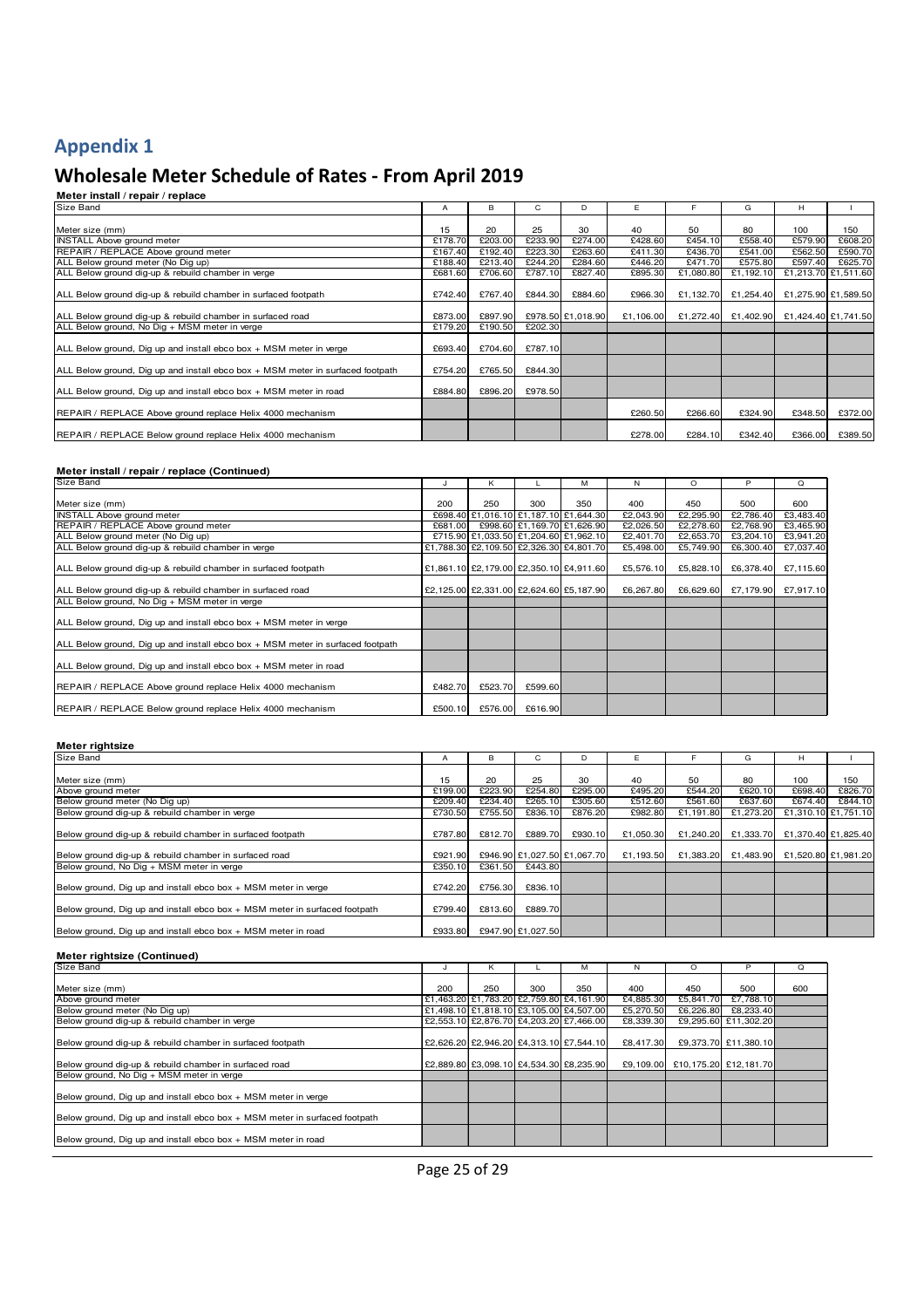# Wholesale Meter Schedule of Rates - From April 2019 (Part 2)

| Meter accuracy test             |              |         |         |                                         |           |           |           |           |         |
|---------------------------------|--------------|---------|---------|-----------------------------------------|-----------|-----------|-----------|-----------|---------|
| Size Band                       | $\mathsf{A}$ | B       | Ü       | D                                       |           |           | G         | н         |         |
| Meter size (mm)                 | 15           | 20      | 25      | 30                                      | 40        | 50        | 80        | 100       | 150     |
| Accuracy Exchange               | £274.70      | £306.30 | £351.30 | £395.20                                 | £607.70   | £657.40   | £797.80   | £856.50   | £942.10 |
| Meter accuracy test (Continued) |              |         |         |                                         |           |           |           |           |         |
| Size Band                       |              | ĸ       |         | М                                       | N         | O         |           | Q         |         |
| Meter size (mm)                 | 200          | 250     | 300     | 350                                     | 400       | 450       | 500       | 600       |         |
| <b>Accuracy Exchange</b>        |              |         |         | £1,258.60 £1,576.30 £1,747.50 £2,804.50 | £3,244.20 | £3,635.90 | £4,186.40 | £5,203.00 |         |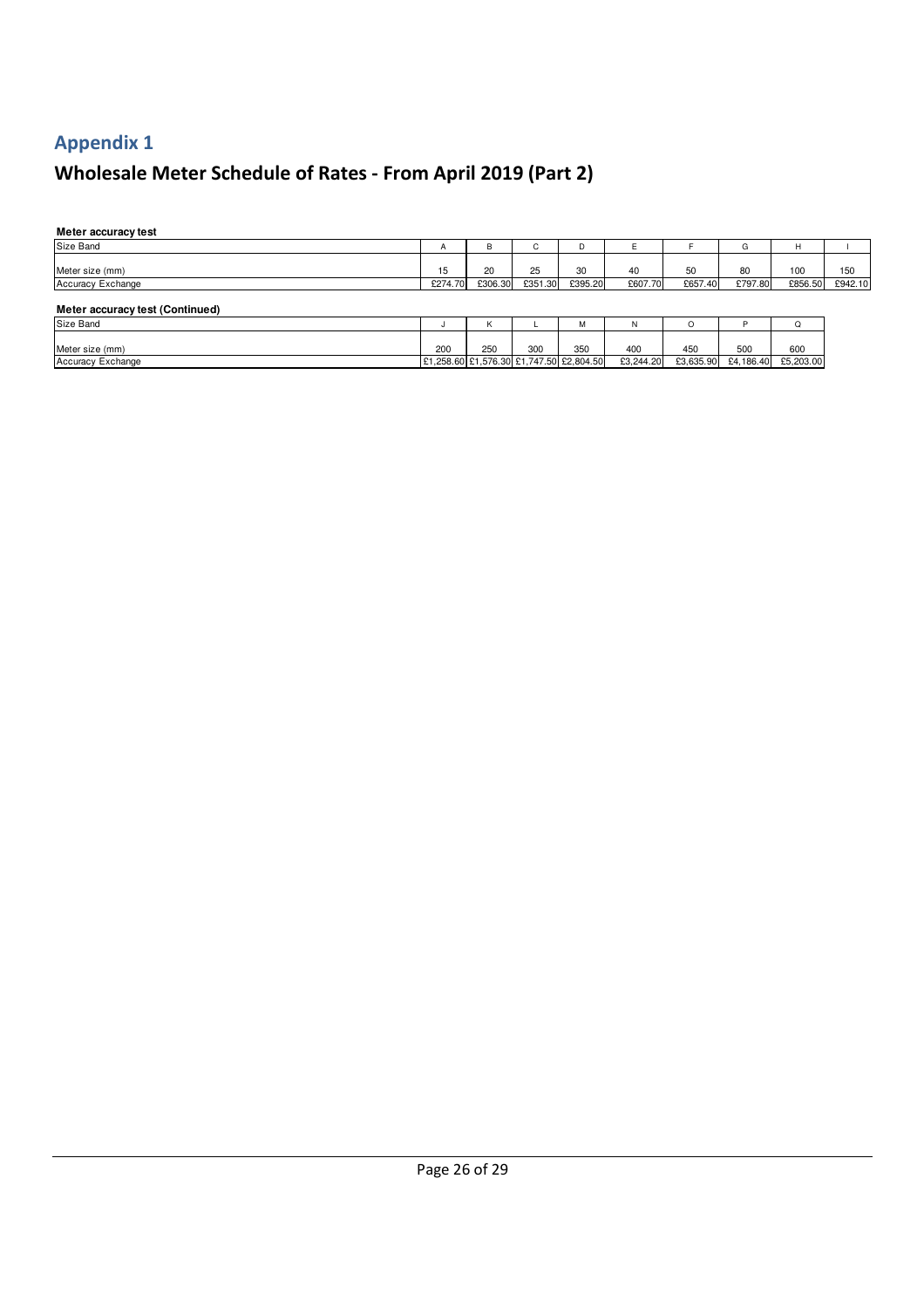## Trade Effluent Sampling Analysis Costs

| Analysis          | <b>Description</b>              | 2019-20 | Change | Analysis        | <b>Description</b>                  | 2019-20 | Change |
|-------------------|---------------------------------|---------|--------|-----------------|-------------------------------------|---------|--------|
| <b>ALCOHOLS</b>   | Alcohols & Misc Solvents        | £21.72  | 2.40%  | <b>METHG</b>    | Mercury                             | £5.36   | 2.49%  |
| <b>AMMONIA</b>    | Ammonia                         | £4.33   | 2.36%  | <b>METIN</b>    | Indium                              | £5.36   | 2.49%  |
| AN DET            | Anionic Detergents              | £5.75   | 2.31%  | <b>METMN</b>    | Manganese                           | £5.36   | 2.49%  |
| <b>APES</b>       | Alkyl Phenyl Ethoxylates        | £54.30  | 2.39%  | <b>METMNSOL</b> | Dissolved Manganese                 | £5.36   | 2.49%  |
|                   | Biochemical Oxygen Demand - 5   |         |        |                 |                                     |         |        |
| <b>BOD</b>        | day ATU                         | £7.20   | 2.42%  | <b>METMO</b>    | Molybdenum                          | £5.36   | 2.49%  |
|                   | Settled Biochemical Oxygen      |         |        |                 |                                     |         |        |
| <b>BOD SET</b>    | Demand - 5 day ATU              | £7.20   | 2.42%  | <b>METNI</b>    | <b>Nickel</b>                       | £5.36   | 2.49%  |
|                   | Soluble Biochemical Oxygen      |         |        |                 |                                     |         |        |
| <b>BOD SOL</b>    | Demand - 5 day ATU              | £8.64   | 2.37%  | <b>METNISOL</b> | Soluble Nickel                      | £5.36   | 2.49%  |
| CAT DET           | <b>Cationic Detergents</b>      | £7.20   | 2.42%  | <b>METP</b>     | Phosphorus                          | £5.36   | 2.49%  |
| <b>CHLORIDE</b>   | Chloride                        | £4.33   | 2.36%  | <b>METPB</b>    | Lead                                | £5.36   | 2.49%  |
| COD               | Chemical Oxygen Demand          | £4.33   | 2.36%  | <b>METSE</b>    | Selenium                            | £5.36   | 2.49%  |
|                   | Chemical Oxygen Demand - 1 Hour |         |        |                 |                                     |         |        |
| COD SETT          | settled                         | £4.33   | 2.36%  | <b>METSN</b>    | Tin                                 | £5.36   | 2.49%  |
| COD SOL           | Soluble Chemical Oxygen Demand  | £5.75   | 2.31%  | <b>METTI</b>    | Titanium                            | £5.36   | 2.49%  |
| <b>COL PHENOL</b> | Total phenols                   | £11.53  | 2.40%  | <b>METZN</b>    | Zinc                                | £5.36   | 2.49%  |
| <b>CYANIDE</b>    | <b>Total Cyanide</b>            | £7.20   | 2.42%  | <b>METZNSOL</b> | Dissolved Zinc                      | £5.36   | 2.49%  |
| <b>EULAN</b>      | Eulan                           | £54.30  | 2.39%  | <b>NITRITE</b>  | Nitrite                             | £4.27   | 2.40%  |
| <b>FLUORIDE</b>   | Fluoride                        | £2.88   | 2.49%  | NON DET         | Nonionic Detergents                 | £5.68   | 2.34%  |
| <b>FORMALD</b>    | Formaldehyde                    | £5.75   | 2.31%  | ORG P           | Organophosphorus Pesticides         | £32.15  | 2.39%  |
| <b>FRCYANIDE</b>  | Free Cyanide                    | £7.20   | 2.42%  | ORG PYR         | Pyrethroid Insecticides             | £32.15  | 2.39%  |
| <b>FURONS</b>     | Furons                          | £38.01  | 2.40%  | PCBS GCMS       | Polychlorinated biphenyls           | £42.89  | 2.41%  |
| <b>GLYCOLS</b>    | Glycols                         | £19.56  | 2.41%  | <b>PH</b>       | pH                                  | £2.85   | 2.52%  |
| <b>HEXA CHROM</b> | Hexavalent Chromium (CrVI)      | £4.33   | 2.36%  | PH INSITU       | pH insitu                           | £2.85   | 2.52%  |
| <b>METAG</b>      | Silver                          | £5.42   | 2.46%  | PHOSPHA SR      | Soluble reactive phosphate          | £4.27   | 2.40%  |
| <b>METAL</b>      | Aluminium                       | £5.42   | 2.46%  | <b>SEM</b>      | Solvent Extractable Material        | £32.15  | 2.39%  |
|                   |                                 |         |        |                 | Additional solvents (Acrolein,      |         |        |
| <b>METAS</b>      | Arsenic                         | £5.42   | 2.46%  | SOLV ADD1       | Furfural, 1-Methoxy 2-Propanol)     | £37.53  | 2.40%  |
| <b>METCD</b>      | Cadmium                         | £5.42   | 2.46%  | <b>SULPHATE</b> | Sulphate                            | £5.68   | 2.34%  |
| <b>METCDSOL</b>   | <b>Dissolved Cadmiun</b>        | £5.42   | 2.46%  | <b>SULPHIDE</b> | Sulphide                            | £8.53   | 2.40%  |
| <b>METCO</b>      | Cobalt                          | £5.42   | 2.46%  | <b>SUSPSOL</b>  | <b>Suspended Solids</b>             | £5.68   | 2.34%  |
|                   |                                 |         |        |                 | Volatile and Non-volatile suspended |         |        |
| <b>METCR</b>      | Chromium                        | £5.42   | 2.46%  | SUSS VL         | solids                              | £5.68   | 2.34%  |
| <b>METCRSOL</b>   | <b>Dissolved Chromium</b>       | £5.42   | 2.46%  | <b>TON</b>      | Total oxidised nitrogen and Nitrate | £4.27   | 2.40%  |
| <b>METCU</b>      | Copper                          | £5.42   | 2.46%  | TOTAL PEST      | Total pesticide (calculation)       | £10.71  | 2.39%  |
| <b>METCUSOL</b>   | <b>Dissolved Copper</b>         | £5.42   | 2.46%  | <b>VOCS</b>     | Volatile Organic compounds          | £26.80  | 2.41%  |
| <b>METFE</b>      | Iron                            | £5.42   | 2.46%  | TPH GCFID       | Total Petroleum Hydrocarbons        | £37.53  | 2.40%  |

Taking & transporting E35.92 per sample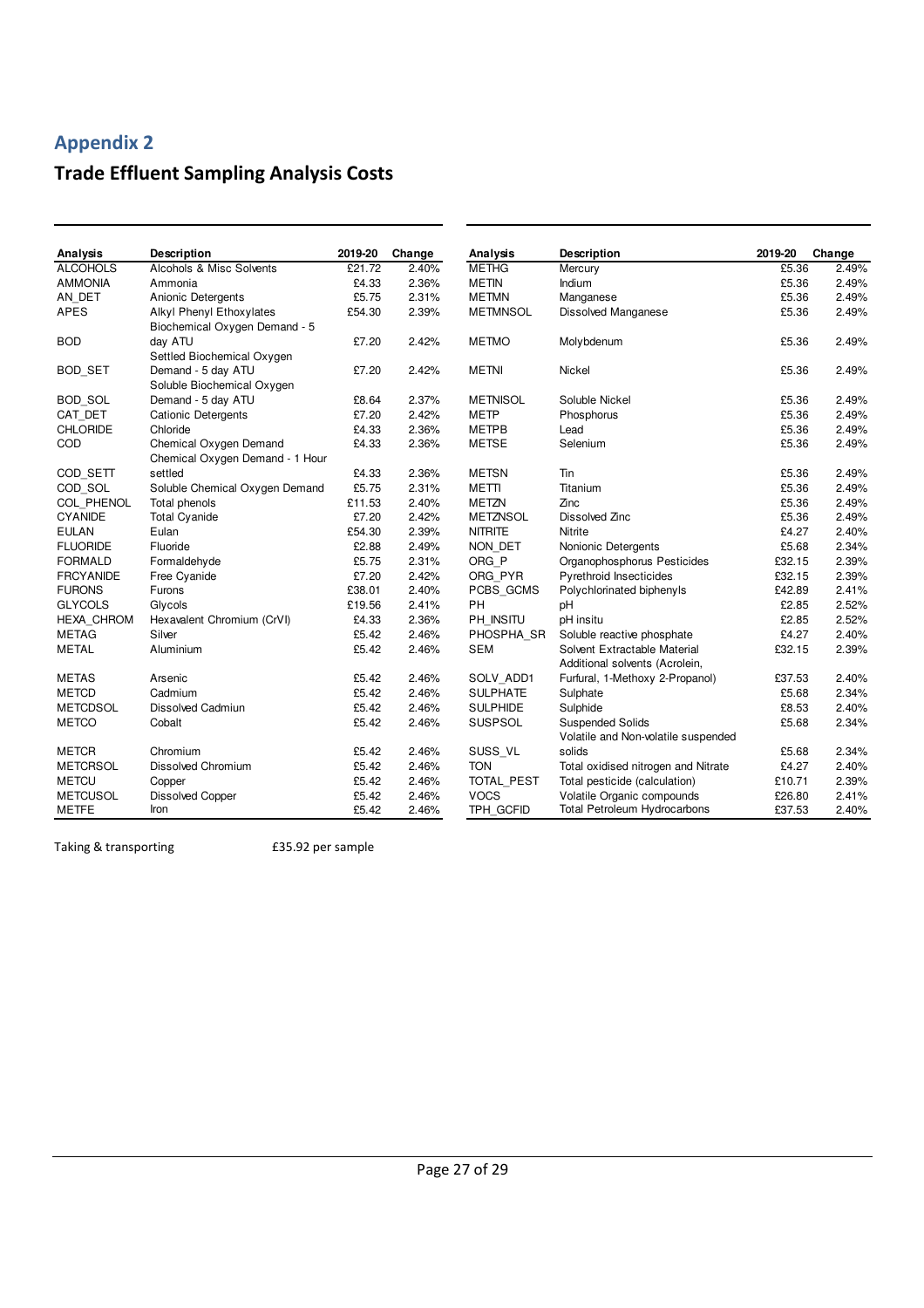## Scottish Water Contribution Schedule – From April 2019 (Part 1)

Where a Licensed Provider engages an Accredited Entity to undertake any of the following metering activities:

- Meter Installation as part of a new connection
- Meter exchange (replacing a working meter), including
	- o Changing to a more technically sophisticated meter
		- o Changing to a different meter size (subject to Scottish Water authorisation)
		- o Combinations of changing size and technical sophistication
- Replacing a damaged meter, where the customer is liable for the damage
- Meter accuracy test where the meter proves to be within tolerances

Scottish Water will pay the following meter only contribution to the LP once the work is complete and all necessary information has been provided to Scottish Water / CMA.

| 'mm<br>Matar<br>$\sim$<br>size<br><b>INICICI</b> | 20 | $\sim$<br>-- | 30 | 40 | 50 | 80           | 100 | 1.501<br>י טכב                   | 200      | 250       | 300 | 350l | 400 | 450 | 500 | 600 |
|--------------------------------------------------|----|--------------|----|----|----|--------------|-----|----------------------------------|----------|-----------|-----|------|-----|-----|-----|-----|
| contributions <sup>.</sup><br>Meter              |    |              |    |    |    | Published on |     | $\ddot{\phantom{0}}$<br>Scottish | ı Water' | s website |     |      |     |     |     |     |

Where a Licensed Provider engages an Accredited Entity to undertake any of the following metering activities:

- Installing a meter at unmetered property:
- Replacing a damaged meter, where Scottish Water is liable to make the change:
	- $\circ$  i.e. the customer is **not** liable for the damage or
		- o the replacement is required due to mechanical failure,
- Meter accuracy test where the meter proves to be out-with tolerances

Scottish Water will pay the above meter only contribution and the following contribution to the LP once the work is complete and all necessary information has been provided to Scottish Water / CMA.

**Meter install / repair / replace** 

| Size Band                                                                      | A       | B       | G       |         |         |         | G       | н                                                                   |         |
|--------------------------------------------------------------------------------|---------|---------|---------|---------|---------|---------|---------|---------------------------------------------------------------------|---------|
| Meter size (mm)                                                                | 15      | 20      | 25      | 30      | 40      | 50      | 80      | 100                                                                 | 150     |
| <b>INSTALL Above ground meter</b>                                              | £178.70 | £203.00 | £233.90 | £274.00 | £428.60 | £454.10 | £558.40 | £579.90                                                             | £608.20 |
| REPAIR / REPLACE Above ground meter                                            | £167.40 | £192.40 | £223.30 | £263.60 | £411.30 | £436.70 | £541.00 | £562.50                                                             | £590.70 |
| ALL Below ground meter (No Dig up)                                             | £188.40 | £213.40 | £244.20 | £284.60 | £446.20 | £471.70 | £575.80 | £597.40                                                             | £625.70 |
| ALL Below ground dig-up & rebuild chamber in verge                             | £681.60 | £706.60 | £787.10 | £827.40 |         |         |         | £895.30 £1,080.80 £1,192.10 £1,213.70 £1,511.60                     |         |
| ALL Below ground dig-up & rebuild chamber in surfaced footpath                 | £742.40 | £767.40 | £844.30 | £884.60 |         |         |         | £966.30 £1,132.70 £1,254.40 £1,275.90 £1,589.50                     |         |
| ALL Below ground dig-up & rebuild chamber in surfaced road                     | £873.00 | £897.90 |         |         |         |         |         | £978.50 £1,018.90 £1,106.00 £1,272.40 £1,402.90 £1,424.40 £1,741.50 |         |
| ALL Below ground, No Dig + MSM meter in verge                                  | £179.20 | £190.50 | £202.30 |         |         |         |         |                                                                     |         |
| ALL Below ground, Dig up and install ebco box + MSM meter in verge             | £693.40 | £704.60 | £787.10 |         |         |         |         |                                                                     |         |
| ALL Below ground, Dig up and install ebco box + MSM meter in surfaced footpath | £754.20 | £765.50 | £844.30 |         |         |         |         |                                                                     |         |
| ALL Below ground, Dig up and install ebco box + MSM meter in road              | £884.80 | £896.20 | £978.50 |         |         |         |         |                                                                     |         |
| REPAIR / REPLACE Above ground replace mechanism                                |         |         |         |         | £260.50 | £266.60 | £324.90 | £348.50                                                             | £372.00 |
| REPAIR / REPLACE Below ground replace mechanism                                |         |         |         |         | £278.00 | £284.10 | £342.40 | £366.00                                                             | £389.50 |



| Size Band                                                                      |         |         |         |     | Ν   | ∩   |     |                                                                                 |
|--------------------------------------------------------------------------------|---------|---------|---------|-----|-----|-----|-----|---------------------------------------------------------------------------------|
| Meter size (mm)                                                                | 200     | 250     | 300     | 350 | 400 | 450 | 500 | 600                                                                             |
| <b>INSTALL Above ground meter</b>                                              |         |         |         |     |     |     |     | £698.40 £1,016.10 £1,187.10 £1,644.30 £2,043.90 £2,295.90 £2,786.40 £3,483.40   |
| REPAIR / REPLACE Above ground meter                                            | £681.00 |         |         |     |     |     |     | £998.60 £1,169.70 £1,626.90 £2,026.50 £2,278.60 £2,768.90 £3,465.90             |
| ALL Below ground meter (No Dig up)                                             |         |         |         |     |     |     |     | £715.90 £1,033.50 £1,204.60 £1,962.10 £2,401.70 £2,653.70 £3,204.10 £3,941.20   |
| ALL Below ground dig-up & rebuild chamber in verge                             |         |         |         |     |     |     |     | £1,788.30 £2,109.50 £2,326.30 £4,801.70 £5,498.00 £5,749.90 £6,300.40 £7,037.40 |
| ALL Below ground dig-up & rebuild chamber in surfaced footpath                 |         |         |         |     |     |     |     | £1,861.10 £2,179.00 £2,350.10 £4,911.60 £5,576.10 £5,828.10 £6,378.40 £7,115.60 |
| ALL Below ground dig-up & rebuild chamber in surfaced road                     |         |         |         |     |     |     |     | £2,125.00 £2,331.00 £2,624.60 £5,187.90 £6,267.80 £6,629.60 £7,179.90 £7,917.10 |
| ALL Below ground, No Dig + MSM meter in verge                                  |         |         |         |     |     |     |     |                                                                                 |
| ALL Below ground, Dig up and install ebco box + MSM meter in verge             |         |         |         |     |     |     |     |                                                                                 |
| ALL Below ground, Dig up and install ebco box + MSM meter in surfaced footpath |         |         |         |     |     |     |     |                                                                                 |
| ALL Below ground, Dig up and install ebco box $+$ MSM meter in road            |         |         |         |     |     |     |     |                                                                                 |
| REPAIR / REPLACE Above ground replace mechanism                                | £482.70 | £523.70 | £599.60 |     |     |     |     |                                                                                 |
| REPAIR / REPLACE Below ground replace mechanism                                | £500.10 | £576.00 | £616.90 |     |     |     |     |                                                                                 |